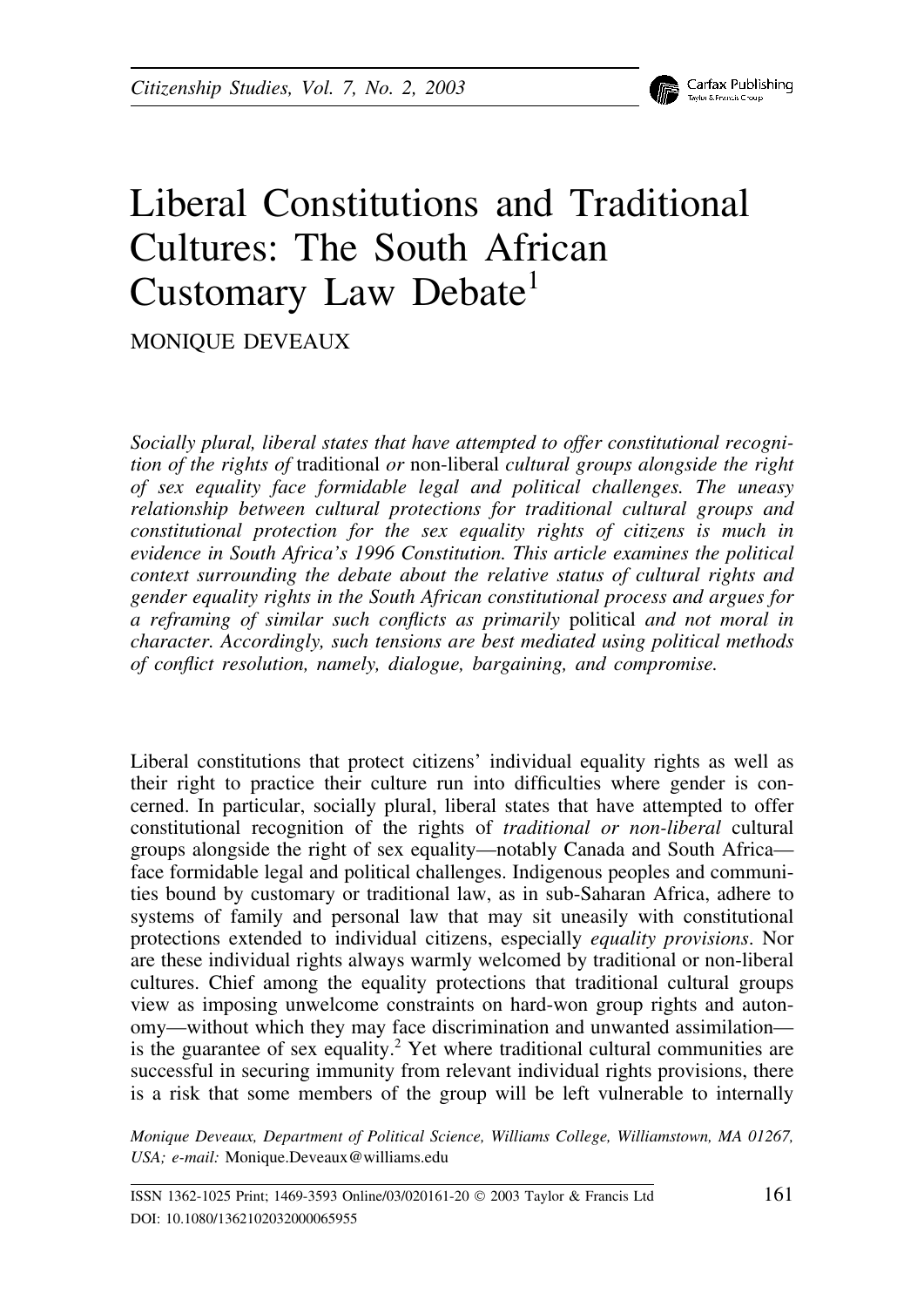discriminatory or unjust practices and arrangements, without recourse to the rights and protections extended to fellow citizens outside their group. This phenomenon, which Ayelet Shachar (2000, p. 65) has aptly termed the 'paradox of multicultural vulnerability', gives rise to important questions about the scope and legitimacy of liberal norms in cultural plural democratic societies, and the tradeoffs required by explicit policies of cultural accommodation. Precisely *how* liberal states decide to reconcile constitutional tensions between cultural recognition and protections for sex equality is a matter that holds direct significance for these questions and for the relationship between democracy and pluralism more generally.

The controversy over the constitutional status of African customary law in post-apartheid South Africa concerns just such a tension between group accommodation and individual sex equality provisions. As an instance of a state attempting to combine constitutional recognition for both liberal and traditional or customary systems of law, it may prove to be a particularly instructive test case for other culturally plural, democratic societies. South Africa's 1996 Constitution, widely hailed as liberal and egalitarian, recognizes African customary law—with its patrilineal systems of inheritance and political rule, and patriarchal customs of family law—as well as offering extensive protection for individual rights and equality, including sex equality. The legal and constitutional tensions that have ensued have given rise to court cases in which black women have cited sex discrimination resulting from the application of customary law. These legal challenges, and the robust political debate over the future status of customary law that surrounds them, provide an occasion for thinking about how such dilemmas of cultural accommodation might justly be resolved. The South African case shows why neither judicial decisions alone nor bald appeals to normative democratic values as trumps can provide a feasible resolution to cultural conflicts.

My aim in this paper is to argue for an explicitly political understanding of constitutional tensions between cultural rights and sex equality protections. Unlike some recent commentators addressing the issue (Spinner-Halev, 2001; Eisenberg, 2003), the perspective I defend refuses to see cultural disputes as entrenched meta-ethical conflicts or even as primarily normative in character. Viewed from up close, I shall argue, disagreements between traditionalists and reform-minded suggests a struggle of vested interests and power more than they reflect any deep conflict of moral values. The South African constitutional debate over the legal status of customary law, in which African traditionalists went head-to-head with liberal equality advocates, is a prime illustration of this. More of a political than a moral or metaphysical dilemma—in Rawls' (1985, 1993) sense of the distinction—the customary law dispute shows how misleading it is to view tensions between traditional cultures and liberal constitutional norms as reflecting a struggle between opposing moral values. In the case of South Africa, this has led to an unfortunate and deeply unhelpful framing of the customary law debate as a choice 'between culture and equality' (Van Der Meide, 1999, p. 112). By characterizing such conflicts as primarily *political* instead of normative, as I urge, we may render the problem much less interesting to philosophers and legal scholars. However, I believe we may also open up some worthwhile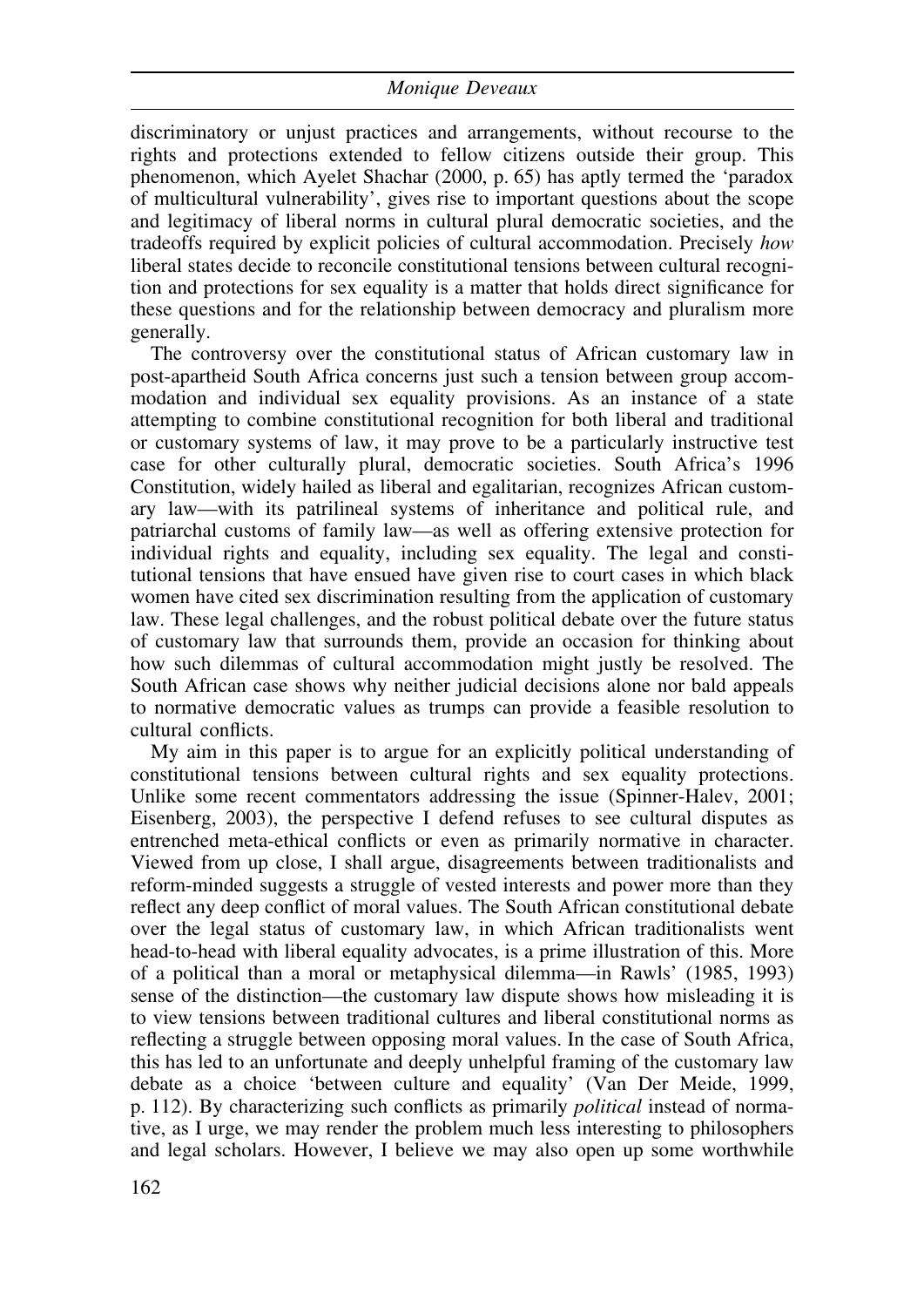paths of inquiry in which normative political theory could play a central role. When understood primarily as *political* conflicts—or as conflicts of power and interests—tensions between cultural recognition and equality (especially sex equality) may appear more multifaceted, but they also emerge as more amenable to resolution, with effective conflict-negotiation processes in place. Political solutions befit political problems, so resolutions will come in the form of practical compromises, rather than through processes designed to determine which norms and values hold the most moral authority in liberal democratic societies. In the final part of the paper, I suggest a possible direction that the political mediation of cultural conflicts might take.

# **Customary Law and Sex Equality in South Africa**

South Africa's 1996 Constitution offers more extensive legal protection of individual rights than any other liberal state. Especially notable is its inclusion of racial and sex equality. Section 1(b) of chapter one of the Constitution states a commitment to 'Non-racialism and non-sexism', and the Bill of Rights contained in the document includes a section on equality stating that neither the state nor individuals may 'unfairly discriminate directly or indirectly against anyone on one or more grounds, including race, gender, sex, pregnancy, marital status, ethnic or social origin, colour, sexual orientation, age, disability, religion, conscience, belief, culture, language, and birth'. The Constitution is also farreaching in its protection of cultural rights, in recognition of the country's deep social diversity.<sup>3</sup>

Protection for culture has been interpreted, in the South African context, as including formal recognition of African customary law as it has developed in that country over the years. The precise degree of recognition of customary law would enjoy was however the subject of much heated debate during the constitution building process, as I shall discuss shortly. Briefly, traditional leaders sought to establish 'customary law and general South African law [as] parallel legal systems, neither empowered to interfere with the other', as in nearby Zimbabwe (Currie, 1994, p. 149). The main reason why traditional leaders were so keen to establish the independent authority of customary law at this time is that several aspects of customary law conflict with the provisions in the Bill of Rights, particularly those provisions stipulating women's equal status and rights. By contrast, under customary law, women are seen as perpetual 'minors', and there are severe restrictions on women's ability to hold and inherit property.

In the constitutional process leading up to adoption of the 1993 interim Constitution, traditional leaders sought, but ultimately failed, to ensure that customary law would in no respect be limited by the Bill of Rights. Women's rights activists, however, fought to have the equality clauses in the Bill of Rights to supersede the authority of customary law, especially in cases of conflicting principles and protections. Facing pressure and seemingly irreconcilable demands from African traditional leaders, legal reform groups and women's rights advocates, the drafters opted to recognize customary law alongside individual equality rights, leaving the precise relationship between the two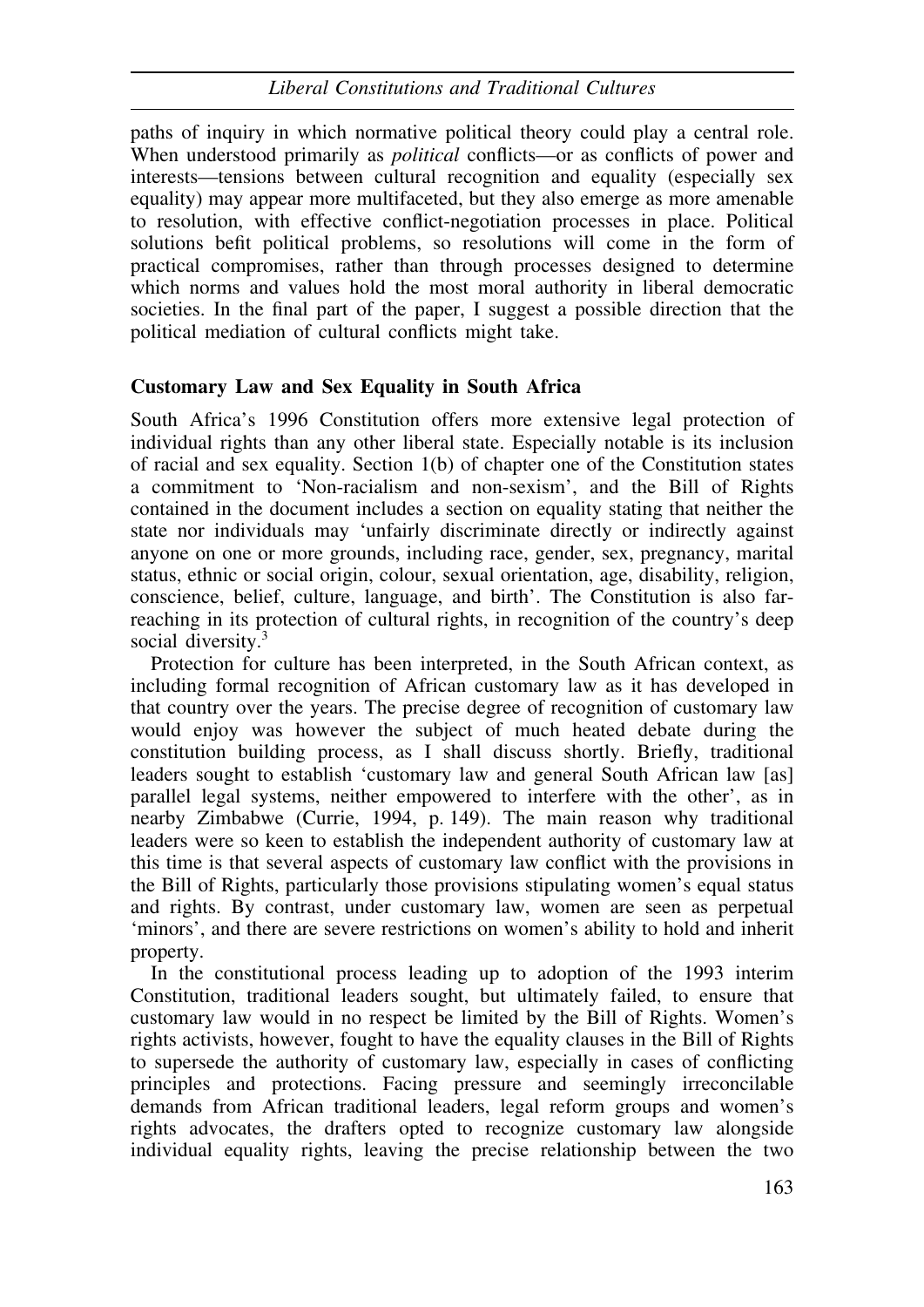indeterminate. By contrast, the final 1996 Constitution recognizes the legitimacy of customary law but indicates quite clearly that specific applications are limited by the fundamental rights guaranteed in the Constitution (Chapter 2, section 39(2, 3)). Additionally, in the list of non-derogable rights cited in the Bill of Rights, the right to equality is listed—'with respect to race and sex only'—along with human dignity, life, and several others, with cultural rights conspicuously absent.

Despite this affirmation of the equal rights of South African citizens, it remains unclear 'whether the Bill of Rights should apply directly or indirectly to common law and to customary law' (Himonga and Bosch, 2000, p. 316). Effectively, this means that the question of how conflicts between constitutional provisions and practices associated with customary law will be treated in future is an open one. Indeed, some recent court challenges have interpreted the sections pertaining to culture in the Constitution as reaffirming the relative autonomy—and authority of customary law in matters of family law and inheritance rights, despite protest from women's equality proponents. In June 2000, the South African Supreme Court of Appeal<sup>4</sup> upheld protection for the custom of male premogeniture (or male-line inheritance) against a constitutional challenge, arguing that 'women, if married under African customary law, are bereft of all rights under a matrimonial property regime' (Magardie, 2000, p. 1).<sup>5</sup> This decision made clear the need to reform the practices around marriage under customary law so as to bring certain traditions in line with the Constitution. The *Recognition of Customary Marriages Act of 1998*, put into effect in November 2001, was the ultimate result (for a discussion of this legislation, see Govender, 2000; Deveaux, 2003). In the meantime, important tensions between traditional practices and certain individual rights enshrined in the Bill of Rights persist, particularly in such areas as family law, property law, inheritance, and succession.

## **Sources of Conflict**

In order to understand the nature and depth of the tensions between customary law and sex equality in South Africa, it is helpful to know how this system of law has developed in the modern era. The version of customary law recognized by the Constitution is known as the 'official code of customary law', which colonial courts and administrators formalized in the nineteenth and first half of the twentieth centuries; according to customary law scholar T.W. Bennett, this official version is widely believed to have 'exaggerated the subordinate status of women', and indeed, ever contributed to a 'decline in [women's] overall status' (1999, p. 84). A parallel development that further entrenched African women's subordination was the spread of capitalism, for although it 'forced women to play roles never expected of them by traditional society, its long-term effect was to downgrade or marginalize women in both the family and market place' (Bennett, 1999, p. 84).

A more sinister side to the development of customary law in South Africa lies in the history of manipulation and co-optation of traditional leaders by colonial and apartheid administrators. Under apartheid, administrators had an interest in reinforcing the cultural differences of different African groups: the ideology of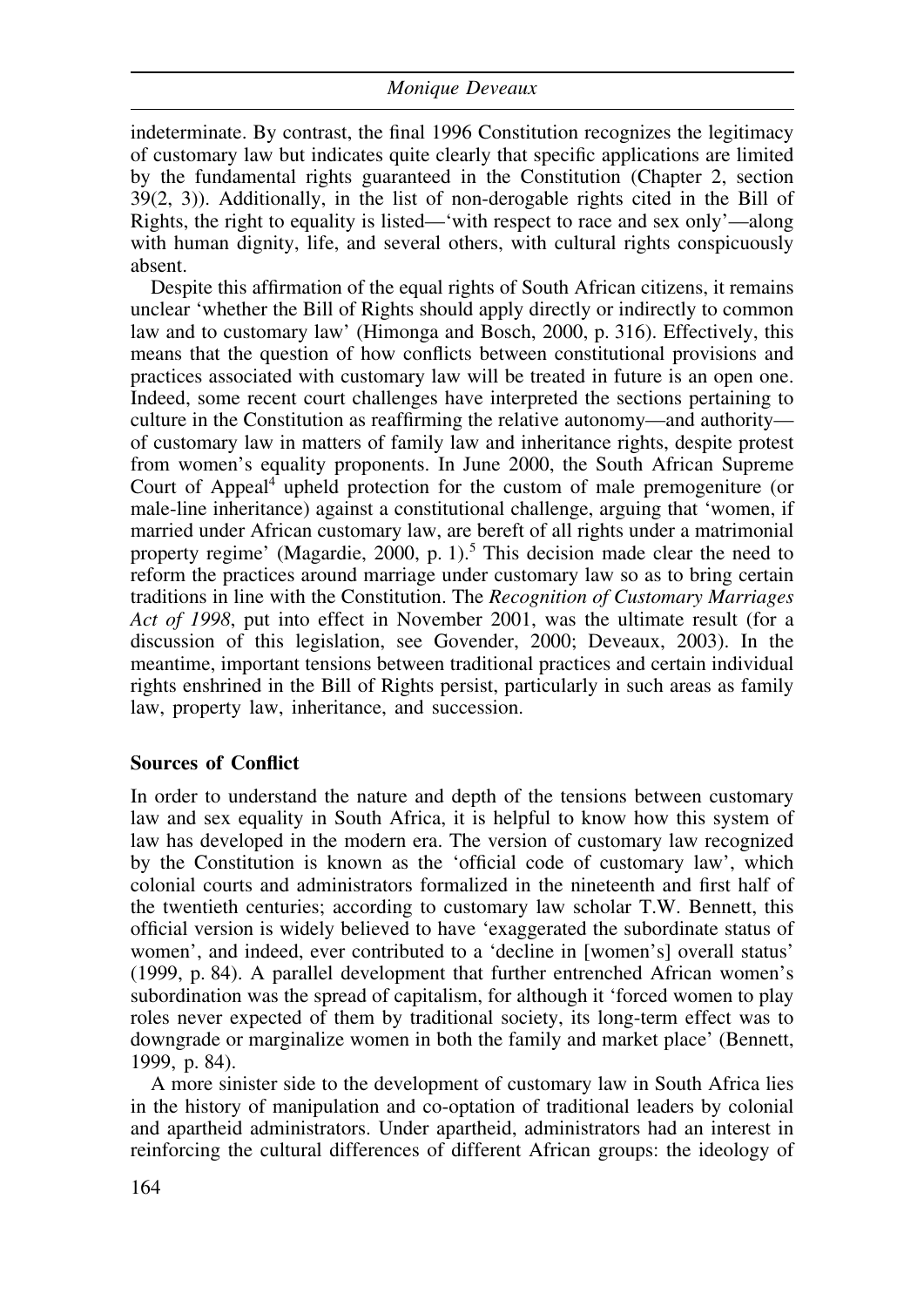the 'separate development' of the races helped to facilitate and justify the organization of separate tribal 'homelands' for monitoring and control of blacks. Traditional African leaders were wooed by apartheid administrators, who in turn shored up and underwrote the chiefs' power and authority in return for guarantees of loyalty. This task was made easier by the recording and formalization of customary law, which secured the authority of traditional leaders. Indeed, 'it was a law of the "white" parliament, the Black Administration Act of 1927, that reinstated customary law' (White, 1995, p. 23). It is no surprise, then, that the formal code of customary law has frequently been described as securing an 'alliance between the colonial authorities and African male elders', whose superior status within African society was thereby entrenched (Nhlapo, 1995, p. 161).

Which aspects of the official code of customary law have been most criticized by women's rights activists, legal reformers, and human rights proponents? Women's lack of authority and power under customary law stands out as exceedingly problematic—women may not seek or hold political office—as does their general marginalization in local political decision-making. Of even greater significance to women's daily lives was their status as perpetual minors under customary law, unable to enter contracts in their own name or to hold, inherit, or dispense of property. It is therefore not a little ironic that it is women who have mounted constitutional challenges to the authority of customary law, the very system that denies their *locus standi in judicio*, or power 'to bring actions in their own names' without her husband's (or father's) legal guardianship and assistance (Bennett, 1999, p. 89).

Until very recently, women married under customary law, as most rural and many urban black South African women are, passed from their father's to their husband's realm of authority and remained under their guardianship for their entire lives. Since women's proprietary capacity was not recognized, women married under customary law could not hold property separately from her husband. Aside from the question of land, 'any movable property accumulated in the course of the marriage is not hers either: when a husband dies his kin may remove everything from the joint homestead and leave his wife destitute, unless her own family or children are prepared to take care of her' (White, 1995, p. 22). Moreover, because of a woman's minor status, she could not '(directly at least) negotiate her marriage, terminate it, or claim custody of her children' (Bennett, 1999, p. 80). These aspects of customary law—inheritance, succession, and family law—thus conflict very sharply with women's individual equality and property rights as stipulated in the Constitution, and very possibly with their political rights. It is too soon to say just how much (and how soon) the Customary Marriages Act will change these features of customary law in practice.

Whether or not the system of customary law is permitted to operate without significant limitations by the Constitution and the Bill or Rights, or whether it will be subject to extensive legislative reforms, will depend in part on whether its defenders can establish that women's status under customary law does not reflect *unfair* discrimination. Proponents of sex equality argue that whereas affirmative action policies that aim to ameliorate the status of disadvantaged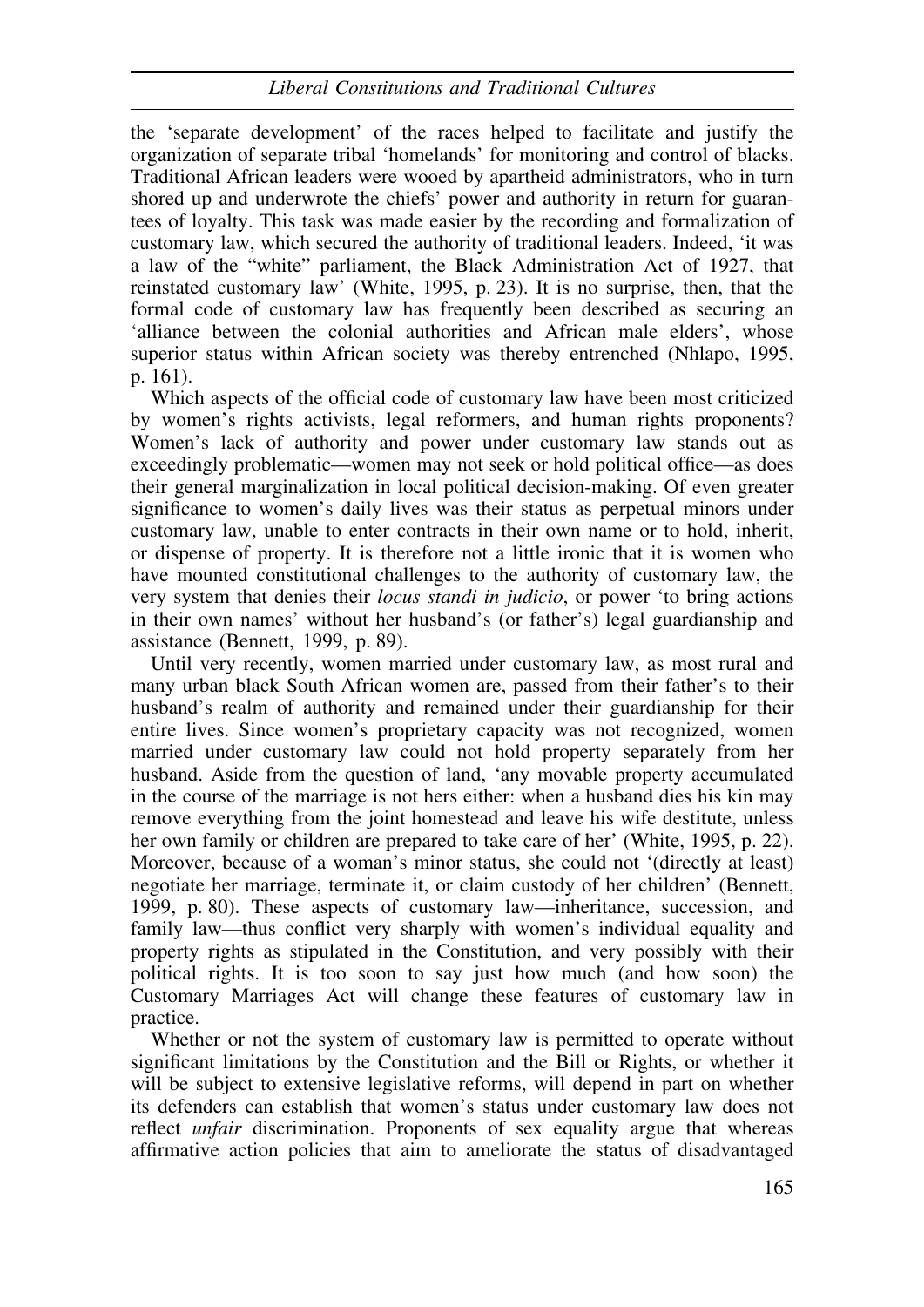groups in South Africa do not risk violating the Constitution's prohibition on 'unfair discrimination', practices and arrangements under customary law that systematically restrict and disadvantage women do.<sup>6</sup> Yet customary law defenders can easily deny the charge that customary law *unfairly* discriminates against women. Moreover, they may also argue that the recognition and accommodation of customary law constitutes a legitimate and necessary form of affirmative action for an oppressed group, namely, black, especially rural black, South Africans (Venter, 1995). Still another option, as Venter notes, is that 'customary law adherents may even claim that their legal system does not *unfairly* discriminate against women, because it is not predicated on the individual but on the community. Since it is the community or group that is important and not the individual, the fact that women do not bear the rights on behalf of the group [may be deemed] more incidental and not "unfair" (1995, p. 17). Yet even if the Constitutional Court were to rule that aspects of customary law do indeed perpetuate unfair sex discrimination, it seems clear that questions surrounding the relationship of the Bill of Rights to the system of customary law are by no means fully resolved.

# **The Political Context of the Customary Law Debate**

The framers of the new Constitution found it difficult to accommodate sex equality alongside recognition of culture not only because of the normative and legal tensions between these two areas but more importantly because of the intense political pressure exerted from all sides. In the multi-party negotiations leading up to the drafting of the 1993 interim Constitution—the CODESA (Convention for a Democratic South Africa) talks—the traditional leaders' lobby fought hard to establish protection for customary law as a parallel system of law *not* subject to the Bill of Rights. If customary law was to be limited by the fundamental rights set out in the Constitution, including the equality provisions, the scope of power of customary law and the authority of leaders themselves would be severely curtailed. Of equal if not greater concern to traditional leaders was the fact that the anticipated equality clause in the Bill of Rights, with its protection for gender equality, effectively 'placed a question mark over the custom of patrilineal succession to the chieftancy' (Currie, 1994, p. 149). Traditionalists managed to secure several concessions in the interim Constitution, including mention of customary law as a legitimate system of informal law, but did not win the entrenched cultural rights they sought. Due to the efforts of a strong feminist lobby as well as the African National Congress's (ANC) fear that traditional law could undercut a democratic bill of rights, the constitutional framers were careful to include a limiting clause.

That customary law received formal recognition in the interim Constitution at all was surely the result of strong pressure from traditional leaders and the Inkatha Freedom Party (IFP), whose leadership threatened to boycott the first national election if this key concession was denied. It was widely understood that the ANC was bowing to pressure from these groups for its own pragmatic political reasons. Specifically, the ANC did not want to risk a boycott of the elections by the IFP, or to lose the slim support it enjoyed among African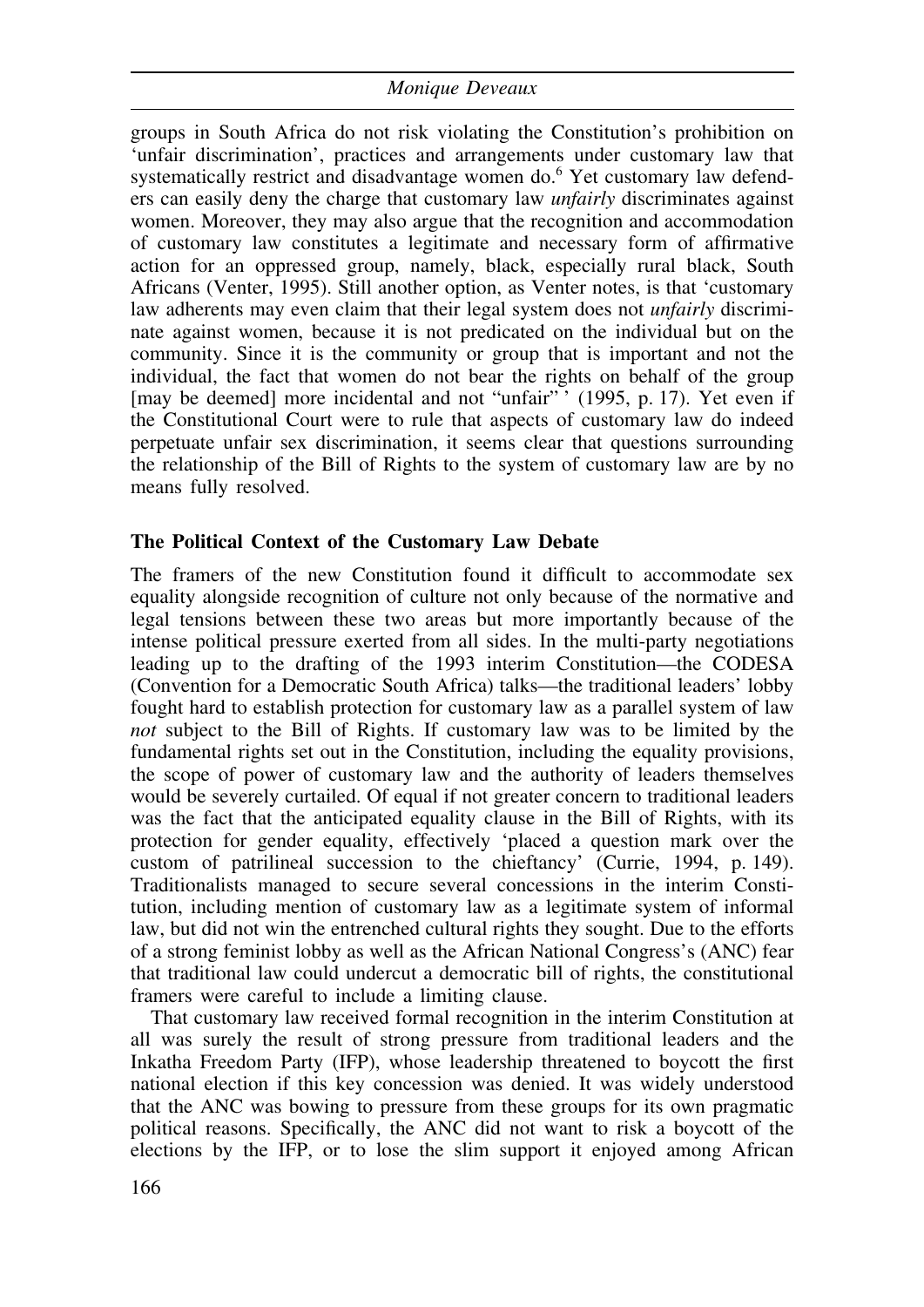traditionalists to the IFP, or to the Pan African Congress.<sup>7</sup> According to Fishbayn (1999, p. 157):

The ANC was also implicated in putting forth arguments in defence of the integrity of culture. It had assisted in the formation of the Congress of Traditional Leaders (CONTRALESA) to act as a moderate voice in the Constitutional negotiations. However, CONTRALESA joined with Inkatha to argue explicitly for the inclusion of a right to culture which would protect discriminatory practices rooted in patriarchal customary law and patriarchal forms of traditional leadership.

As if this political backfire were not enough, the executive of the ANC had to fend off internal opposition from women within the ANC in order to strike a compromise with the traditional leaders' lobby: not surprisingly, the ANC Women's League opposed the entrenchment of customary law in the Constitution on the grounds that it would weaken the sex equality provisions in the Bill of Rights. Until the constitutional negotiations the ANC generally seemed to endorse an egalitarian line, but then changed its position for what appear to be purely pragmatic reasons. As Krikorian recounts:

In May 1990, the National Executive Committee of the ANC said that any 'laws, customs, traditions and practices which discriminate against women shall be held to be unconstitutional'. This appeared to be confirmed in their draft constitution called 'A Bill of Rights for a New South Africa'… Unfortunately, this provision was not incorporated into the interim constitution. (1995, p. 249)

Meanwhile, women's rights groups mounted their own lobby efforts to try to prevent the entrenchment of customary law in the Constitution, and to ensure that any constitutional protection for traditional law (which looked likely) would be subject to limitation by a Bill of Rights. As Constitutional Court Justice Yvonne Mokgoro comments, 'fighting this rearguard battle, the feminist lobby aimed to prevent an outright traditionalists victory' (Mokgoro, 1997, p. 1284). As far as the interim Constitution of 1993 was concerned, their efforts met with only limited success: in the end, it was tentatively decided that the extensive list or rights in the Bill of Rights would not bind citizens *horizontally*—in other words, apply to citizens in their private relationships—either in matters of customary law or common law. This was most decidedly a compromise, for liberal reformers sought to have constitutional rights apply not only vertically in the state's relationship to citizens, but also horizontally, in relations between citizens (Cheadle and Davis, 1997, p. 45). The issue of the Constitution's ambit of application subsequently became the focus of intense political and legal debate (Bennett, 1994), with the effect that the final Constitution allows for horizontal application of *relevant* individual rights, including the right of equality.

There is little doubt that without pressure from women's groups, the potential implications of protection for customary law for sex equality rights would not have received such direct attention.<sup>8</sup> Indeed, it was reported that 'the issue of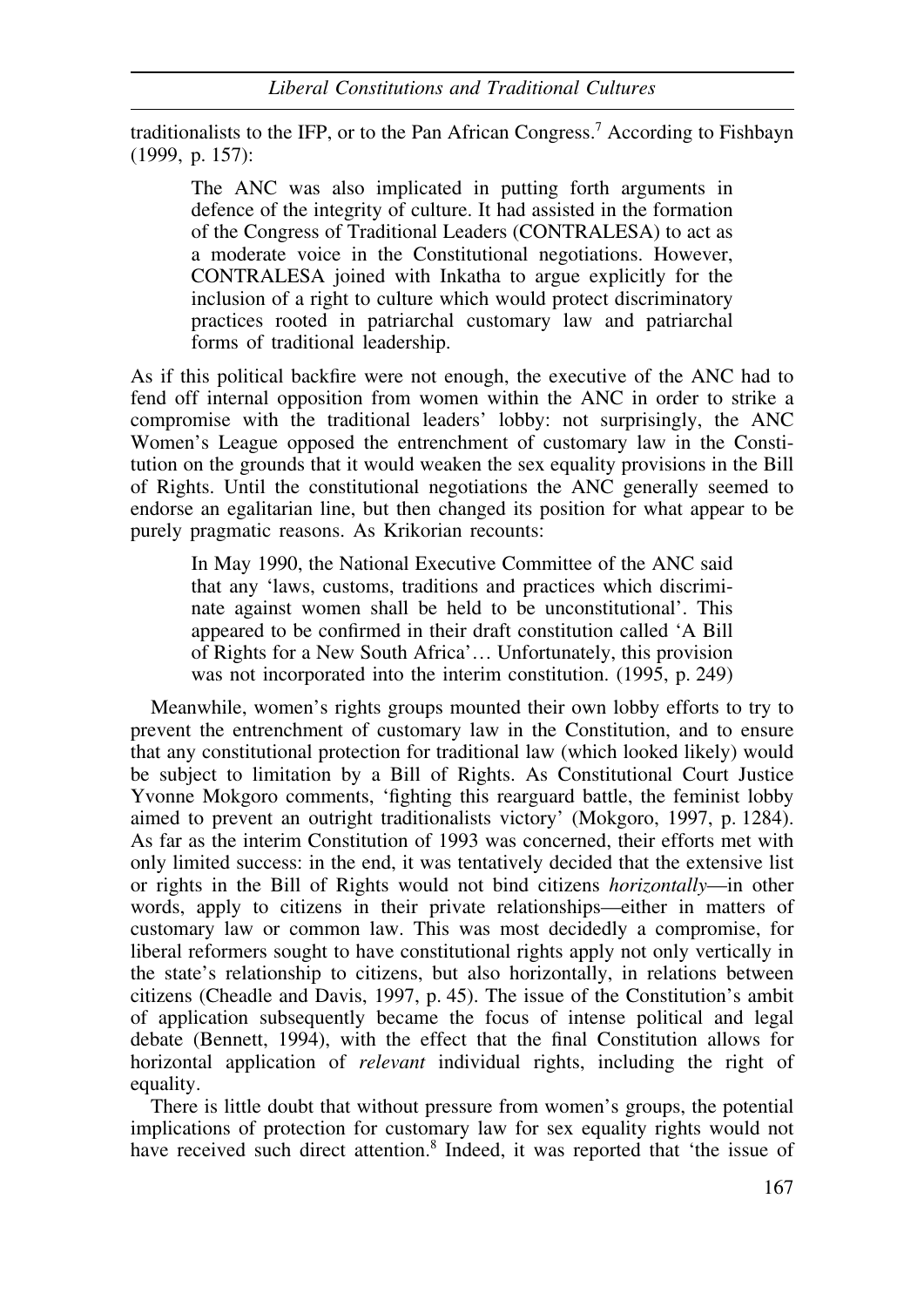customary law under a new Bill of Rights caused a great deal of debate and delayed the constitutional discussions by four or five weeks' (Krikorian, 1995, p. 250). The political lobbying efforts of women activists was particularly intense around the CODESA talks leading up to the draft of the interim Constitution. The view expressed by women's rights proponents who intervened in the negotiations was that without limitation by the Bill of Rights, constitutional recognition of customary law would entrench African women's oppression (Kaganas and Murray, 1994, p. 20). The ANC's Women's League and the Federation of African Women were foremost among those advancing this argument (Venter, 1995, p. 7). Nor were women's activists convinced that the recognition of cultural rights was entirely necessary in the new South Africa, taking a more guarded view of these demands. Given the political alliance struck between traditional leaders and colonial administrators under apartheid, there were good reasons to be suspicious of claims to the autonomous authority of traditional law and culture. As Oomen (1998, p. 92) explains,

It can be said that many 'traditional' structures have continued to exist for other reasons than merely the constitutional dedication to multiculturality. The absence of viable alternatives is one of those reasons, as [is] the political clout of traditional leaders. … The recognition of traditional leadership and customary law, presented as a prime example of South Africa's multiculturality, thus strongly resembles the recognition of these institutions under, and as a constituting element in, Apartheid.

Armed with their suspicion of the motives of traditional leaders and tribal chieftains who sought extensive protection for patriarchal customs and arrangements in the name of 'culture', women's groups stood united in their demand that the individual equality provisions in the Bill of Rights should take clear precedence. In April 1992, they formed the Women's National Coalition (WNC)—composed of representatives from all political parties—during the multi-party negotiation process in order to counter their exclusion from the negotiations. The opposition on the part of the WNC, the ANC's Women's League, and the African Women's Federation to the entrenchment of customary law was heard loud and clear. In response to the standoff between traditional leaders and women's rights activists, a committee of legal experts was appointed to devise a compromise that could assuage both sides. Despite much internal disagreement among the panel members, they managed to come up with a draft clause—clause 32—which would have qualified the recognition of customary law somewhat by ensuring that in the event that aspects of customary law were found to 'conflict with the principle of equality contained in the constitution, [a] court "could determine, to the extent that its jurisdiction allows, conditions on and a time within such rules and practices shall be brought in conformity with [the equality clause]" ' (Currie, 1994, p. 150). The so-called compromise solution suited no one, and was ultimately withdrawn. Once again, the decisive factor was the threat by traditional leaders to withdraw from the process entirely, to demand wider, unfettered protection for their cultural rights, and so to grind the constitutional talks to a halt.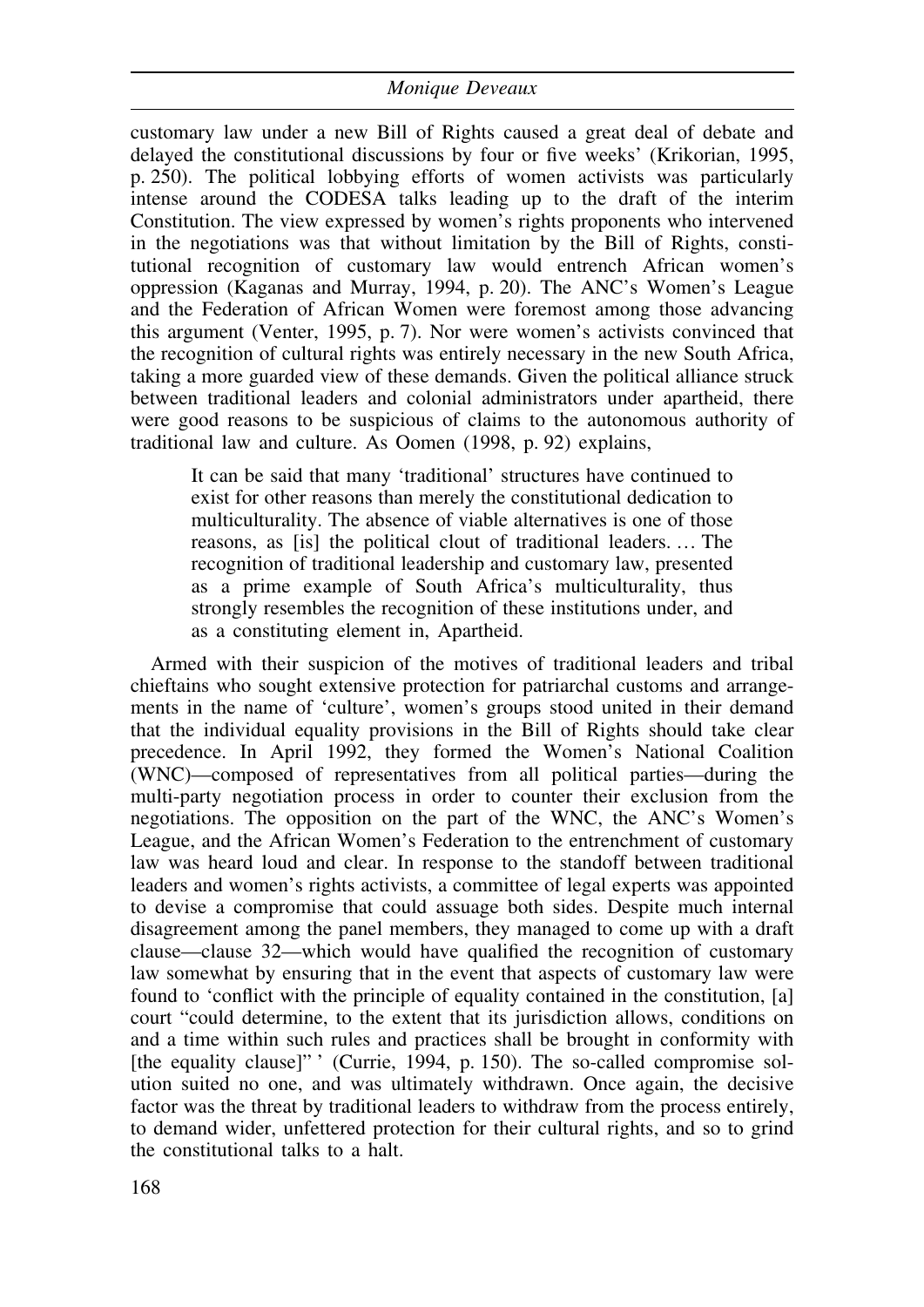The ANC Women's League—who thought clause 32 insufficient to protect women's equality rights—also attempted to have the clause removed (Albertyn, 1994, p. 60). Indeed, the fact that women's groups were essentially united in their call for limitations to the recognition of customary law was in itself no small accomplishment. Since white women are not subject to customary law, and enjoy protections under South African common law,<sup>9</sup> it was by no means a forgone conclusion that white feminist activists would lobby alongside black women on this cause, but women's solidarity strengthened the lobby effort in favor of equal rights. Albertyn (1994, p. 59) recounts the political mood:

The claim made by all women's organizations was a simple one. It stated that equality was indivisible. All women should be able to claim equality through the Bill of Rights. To exclude customary law from the Bill of Rights was to exclude the most oppressed and marginalized groups, namely rural women. Thus not only should equality apply to all women but also it should trump claims to culture and custom that justified discrimination against women. The practical demand was for the removal of clause 32 and the insertion of an equality trump.

The mobilization of women's groups during the 1990–1993 period was focused, then, on the issue of how best to protect the equality rights of all South African women under the new Constitution, particularly in light of the proposed recognition of customary law. Women were very poorly represented, however, in the multi-party CODESA negotiations beginning in 1990, much to the frustration of women's activists. In 1991, in response to protest at this exclusion, a Gender Advisory Group was established to ensure that the CODESA talks did not overlook gender issues. This group was instrumental in ensuring that sex equality and prohibition of sex-based discrimination were included in the interim Constitution (Wing and de Carvahlo, 1995, p. 77). Nor did women's groups demobilize once these partial concessions were won. At work on a Women's Charter in the negotiations period, the Women's National Council completed and released the document in 1994, and so were able highlight the various problems of the interim Constitution from the point of view of concerns about gender equality.<sup>10</sup> Finally, Article 119 of the interim Constitution established a Commission on Gender Equality, a governmental advisory commission whose work is ongoing.

# **The Current Constitutional Dilemma**

The upshot of the political debate sketched above was that customary law was not specifically made subject to the Bill of Rights in the interim Constitution; instead, a weaker and rather circular stipulation was included in the 'Interpretation' section of the interim constitution. However, this was subsequently replaced by a much stronger limiting clause in the final 1996 Constitution, which is consequently much clearer on the subject of the relationship between equality rights and cultural rights. Equality heads the list of 'non-derogable rights'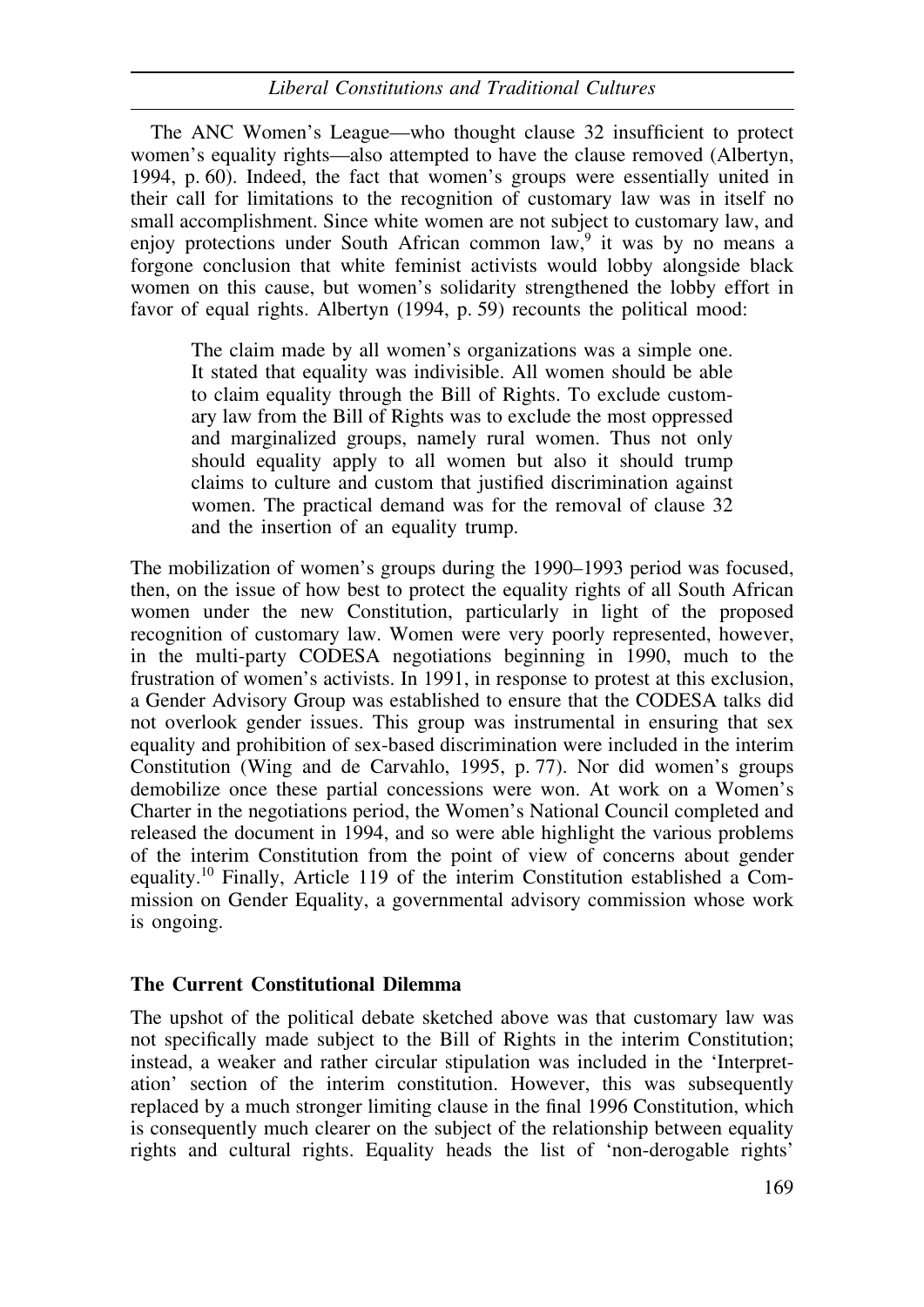appended to the Bill or Rights, and only with regards to sexual and racial equality. The interpretative section (section 39) at the end of the Bill of Rights accords priority to individual rights (including sex equality); section 39(2) states that 'When interpreting any legislation, and when developing the common law or customary law, every court, tribunal or forum must promote the spirit, purport, and objects of the Bill of Rights'. Moreover, the clause that acknowledges the validity of customary law states that such recognition is limited 'to the extent that [these other systems of law] are consistent with the Bill', thereby inviting limitation by the equality clause (section 9). And finally, section 39(1) states that 'When interpreting the Bill of Rights, a court, tribunal or forum' (b) 'must consider international law'.<sup>11</sup> Importantly, South Africa is a recent signator to the Convention on the Elimination of All Forms of Discrimination Against Women (CEDAW).<sup>12</sup> However, South Africa is also signator to the Banjul Charter (1986), which does 'not incorporate CEDAW's provisions about eliminating customary practices which discriminate against women' (Venter, 1995, p. 18).

The consensus of legal scholars writing on this issue is that the 1996 Constitution clearly attributes greater weight to equality provisions than to the right to culture, or stipulates that the latter is limited by the former.<sup>13</sup> Initial interpretation by the courts, however, stands in striking contrast to this understanding. In *Mthembu v. Letsela and Another*, <sup>14</sup> a widow challenged the custom of male-only inheritance, and sought a ruling against this practice. Her argument—essentially a challenge against primogeniture—was unsuccessful, and the custom of male-only inheritance was upheld (Mokgoro, 1997). The judge claimed that this particular case hinged upon determining whether the appellant and her deceased husband were actually married, and that if they were, she would be protected as a widow by receiving the treatment due to her under customary law. His judgment took no account, however, of the failure of families to carry out this duty towards widows (see Fishbayn, 1999, p. 164).

In another case, one concerning Muslim family law—*Rylands v. Edros* (1997)—the appellant unsuccessfully sought to claim retrospective maintenance support from her husband (Fishbayn, 1999, pp. 160–63). While not directly relevant to the issue of customary law, the judge's ruling in this case was significant, for he 'interpreted the right to equality as the right of a cultural group to govern itself in accordance with its own system of private law without discrimination by the State'.<sup>15</sup> The claim that the right to enjoy one's culture is an absolute good, one not to be qualified or limited by equality provisions, could set the tone for subsequent court challenges. Moreover, there is some indication that the constitutional recognition of customary law and the right to culture could contribute to courts' assumption that unless specifically married under civil law, black Africans are taken to be bound willy-nilly by the customs and rules of customary law. Without clear evidence of a civil marriage, according to one government discussion paper, 'a court may apply the law that is consonant with [the appellant's] cultural orientation (as indicated by their lifestyles and other relevant factors) and with the rites and customs governing their marriage'.16

Since it is the role of the Constitutional Court and the High Courts to determine the appropriate interpretation of any ambiguous sections of the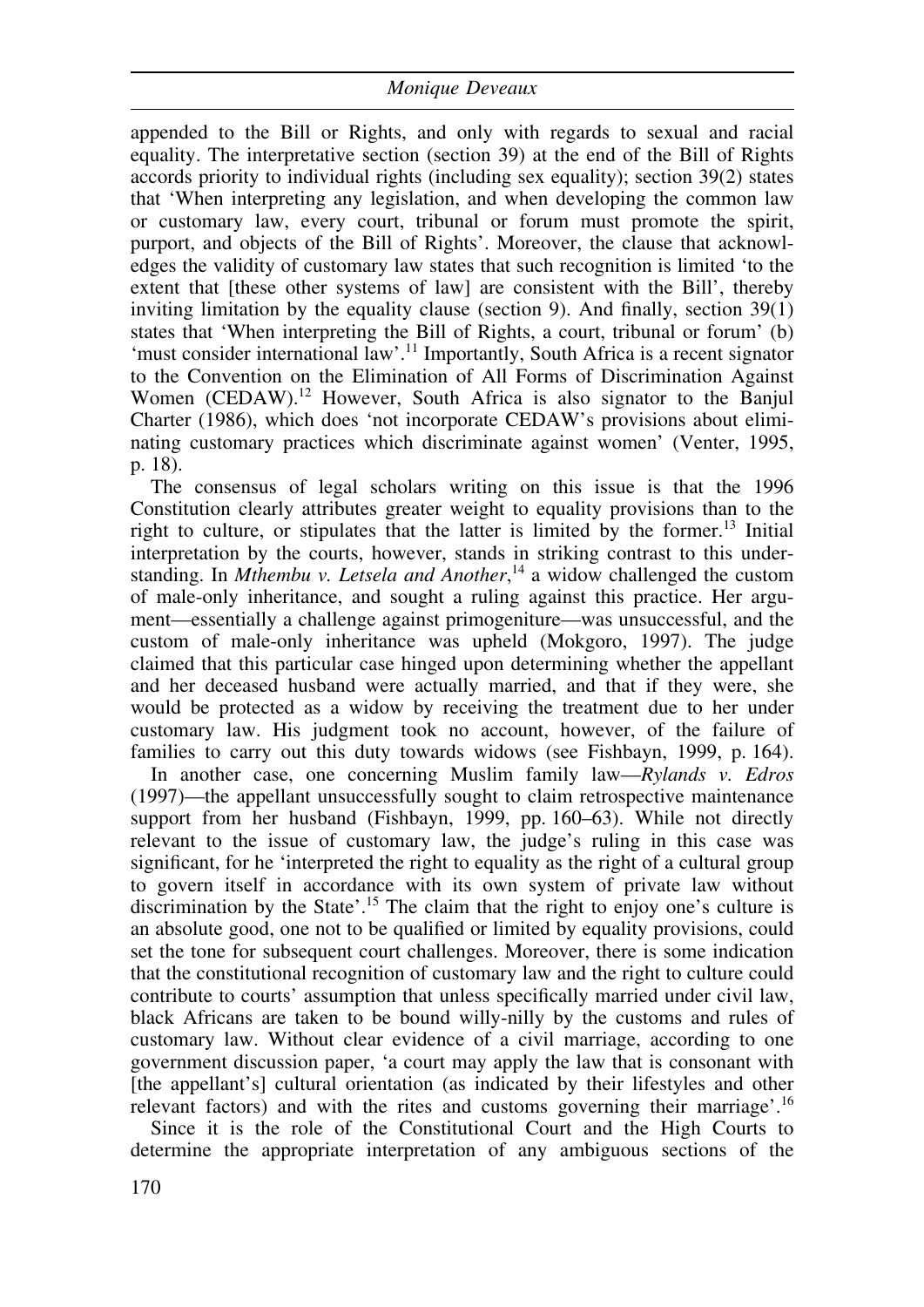Constitution, these early cases are not insignificant. The courts are giving close attention to the claims and concerns of traditional groups, dissenters within those communities, and the legal opinions of South African constitutional experts. However, to some extent judicial interpretations thus far have tended to reinforce the culture/equality dichotomy by framing the cases in terms of the friction between cultural traditions (including customary law) and individual equality rights. In a society in which cultural practices and constitutional norms are contested and in tremendous flux, it is surely unhelpful to treat culture and equality as fixed categories that signify irreducibly different or incommensurable goods.

Below, I sketch out an alternative approach to understanding the culture/ equality problem, one that views the issue as a political, not an ethical, dilemma. A more adequate resolution to tensions between cultural recognition and sex equality, I argue, likes in inclusive and democratic political debate and decisionmaking. Constitutional challenges may play a role in this process, but cannot, I suggest, supplant it. By beginning from the norm of political inclusion and attending to the realities of vested interests and differential political power, it is possible to construct a fair dialogue among South Africans regarding the future relationship of customary law to sex equality protections.

# **A Political, Not Ethical, Problem?**

To view the standoff between African traditionalists and gender equality proponents as generated by their commitments to deeply incommensurable moral principles and goods is to ignore the way that interests and power have shaped the debate to date. As noted earlier, the official code of customary law that was recorded by colonial administrators in the nineteenth and twentieth centuries reflected an especially patriarchal interpretation of local customs and arrangements. Such an interpretation was perhaps inevitable given that European officials desired to establish clear authorities in African communities to facilitate their own political and administrative ends, and also viewed authority and leadership from a patriarchal vantage point. As it happens, such an interpretation suited tribal leaders very well. Particularly in the twentieth century under the apartheid regime, local headmen and chiefs clung tenaciously to their positions of authority.17 As Fishbayn (1999, p. 154) notes, 'traditional leaders in the "homelands" saw the delegation of power over African people to them as a means of retaining authority which was being eroded by migration away from rural areas'.

The prospect that customary law and traditional leadership might not be formally recognized in the new South African Constitution subsequently mobilized tribal leaders and their political supporters in the constitutional negotiations of 1990–1991. Both the Congress of Traditional Leaders of South Africa (CONTRALESA) and the Inkatha Freedom Party, closely linked with traditional leaders based in rural areas, pressed hard in negotiations to secure explicit recognition of cultural rights and respect for traditional forms of power. Once it was clear that the interim Constitution would protect customary law and practices, these same groups led the fight to prevent the equality provisions in the Bill of Rights from limiting either the application of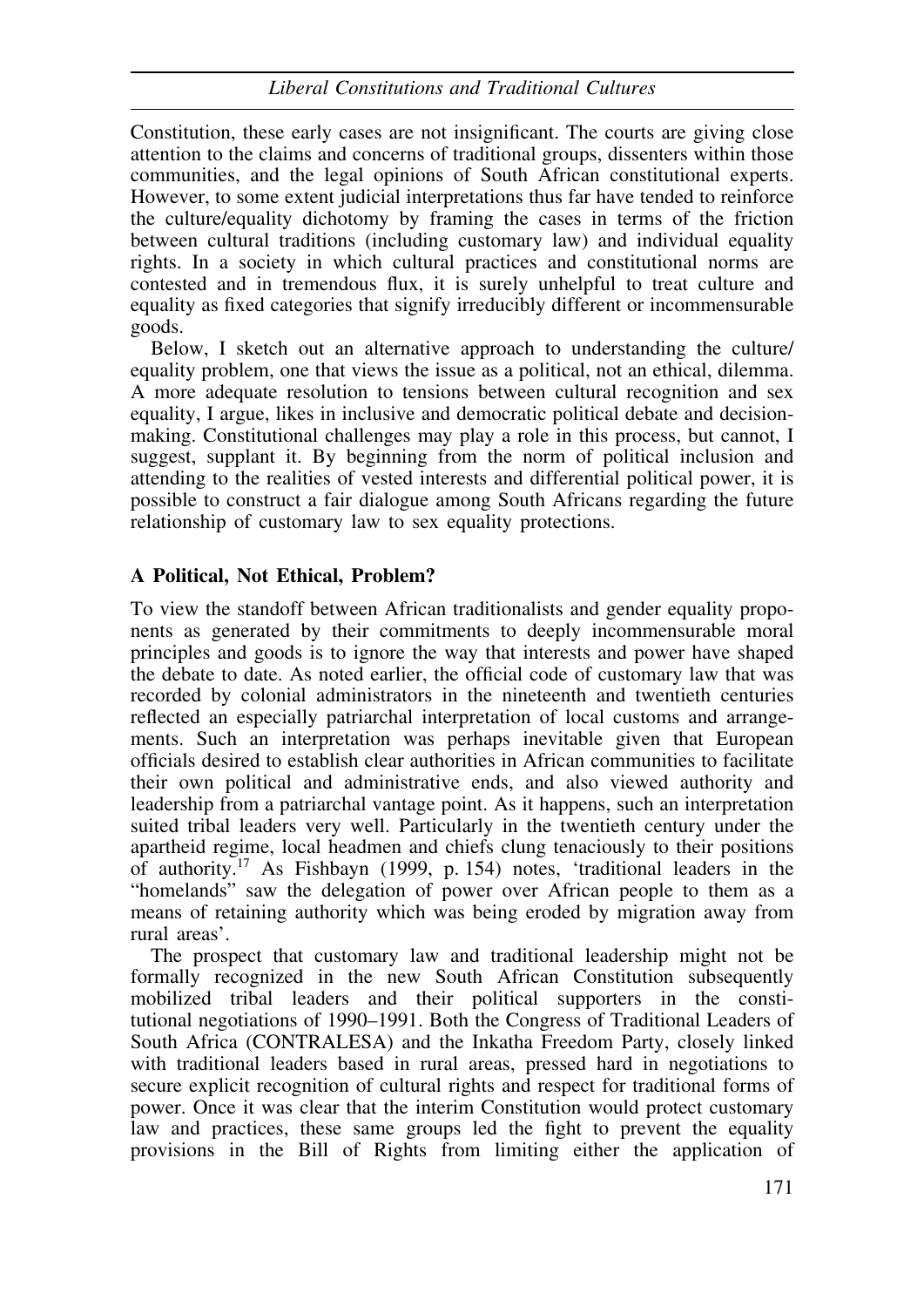customary law or the scope of traditional leaders' power. The chiefs' desire to protect their own authority and power seemed to fuel these lobbying efforts much more than any belief in the inviolability of cultural autonomy or the sanctity of putatively African norms of patriarchy and community. Indeed, their particular opposition to constitutional rights that might in turn pose challenges to the custom of patrilineal succession of leaders and the traditional (local) court system—used to settle disputes about land and inheritance as well as areas of family law—spoke volumes about their priorities.

Throughout the transition to democratic rule, it was these politically charged issues of power and interests that were of greatest concern to traditional rulers. If customary law was to be viewed as subject to the equality provisions in the Bill of Rights, the patrilineal line of political succession of chiefs could be contested and possibly overturned. Opening up traditional leadership positions to election would have entirely changed the power base and authority of headmen and chieftains in ways unacceptable to traditional leaders. The issue of resources also loomed large: who would remunerate the chiefs if customary law and traditional leadership were not given formal constitutional recognition? (Previously, resources were transferred from the apartheid government.) And how would chiefs maintain their control of land resources, the key component to their power?18

Women's lobby groups also focused on issues of power, seeking to ensure that their comparatively marginalized perspectives were heard in the constitutional process. Their interests lay in the first instance in securing a political voice for women, who were all but excluded from the Kempton Park talks and the subsequent multi-party constitutional negotiation. This is why an ad-hoc Gender Advisory Group was formed in 1991 to furnish the all-party CODESA talks with policy guidance on issues of gender justice. It was also clearly the impetus behind the formation of the Women's National Coalition in April 1992. In addition to trying to block the attempts by traditional leaders to entrench customary law (with constitutional immunity) in the Bill of Rights, women's groups sought to reframe political debates about the nature of equality and the ambit of constitutional equality protections. The official version of customary law, they argued, reinforced patriarchal norms and deepened women's subordination and mistreatment by rendering 'the existing separation between the public and private spheres of life … more rigid' (Nhlapo, 1995, p. 162). Women's groups thus objected to the way in which customary law places women 'outside the law' in the sense of prohibiting women from holding or inheriting property or entering into contracts, and so leaving them vulnerable to multiple forms of oppression in their private lives.19 They demanded that the new South African Constitution recognize the inextricable links between the public and private spheres in matters of justice and injustice, vulnerability and oppression. Women's interests, they insisted, lay in the political and constitutional recognition of the interrelatedness of formal law and private subjugation (at the center of which lay the vexed issue of customary law). $20$ 

This challenge to the separation of public and private spheres met with predictable resistance in the South African constitutional debate. Cultural practices and arrangements in the private and domestic sphere typically play a role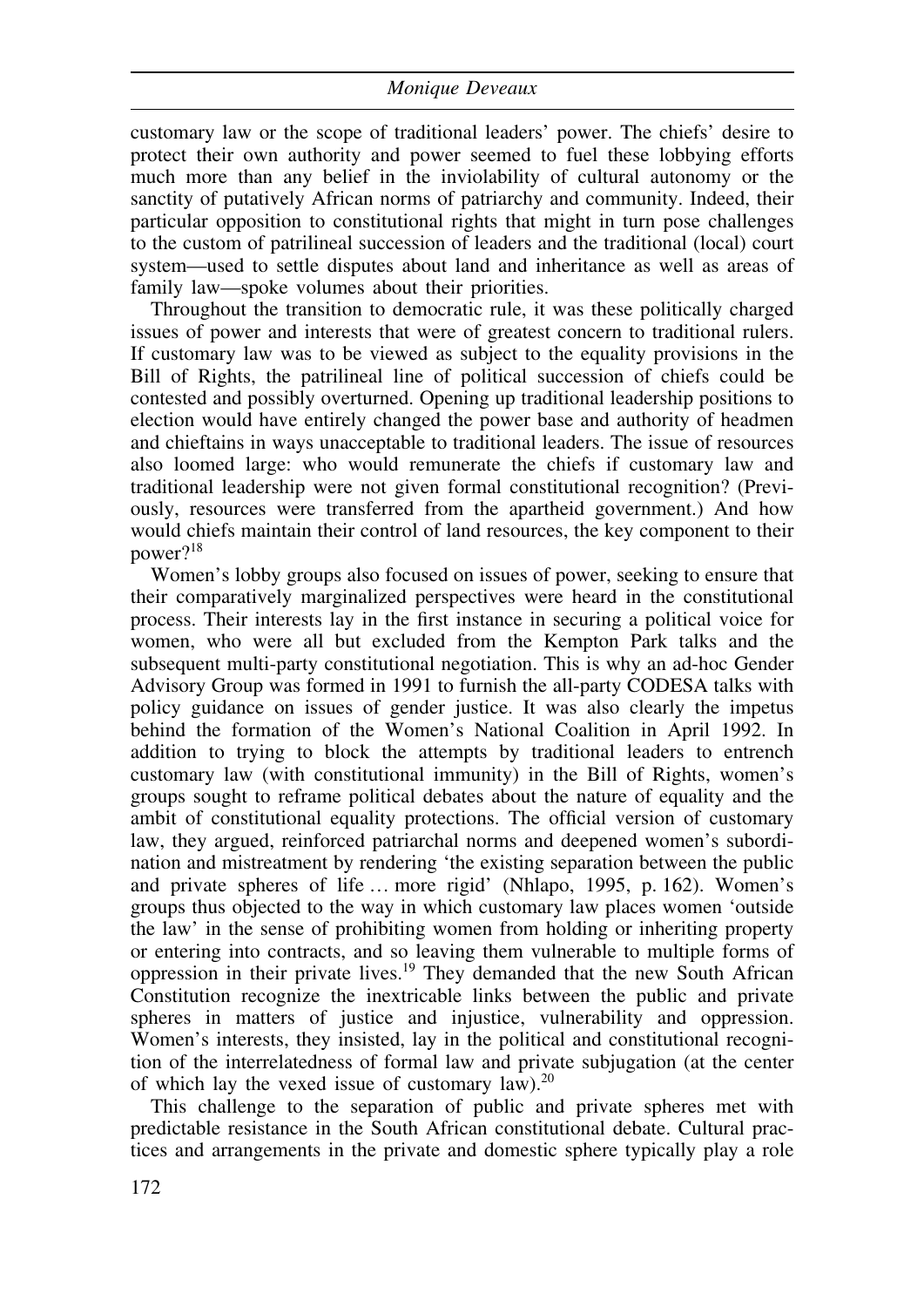in shoring up political relationships in the public realm, where vested interests and power once again prevail. Especially in traditional communities, the social and family relations of power in the private sphere are reconfigured and potentially destabilized by the introduction of changes in civil and common law and 'new' rights. This is why it should come as no surprise that 'the attempt to homogenize the status of women has thus encountered deeper resistance than the attempt to universalize gender-free rights' (Nathan, 2001, p. 256).

Such resistance should not, I suggest, lead us to conclude that there is no prospect of reconciling the conflicting claims of cultural traditionalists and proponents of gender equality. However, the reconciliation aimed for must be, I suggest, *a pragmatic and political one*, negotiated at the level of local practices. Such a pragmatic political approach stands in contrast to normative arguments that seek to resolve cultural tensions in strictly in favor of a liberal framework of individual rights or a human rights paradigm, including those that permit the occasional legal exception in order to accommodate benign cultural groups (such as Barry, 2001). Appeals to moral foundationalism, including to liberal and human rights, are of limited use in situations of cultural conflict such as that typified by the customary law debate in South Africa.<sup>21</sup> To attempt to discover overarching moral principles which could then trump contentious cultural norms and practices is at best an idealistic endeavor, and at worst a fundamentally misguided one. We ought to reject the expectation that tensions between cultural arrangements and sex equality can be resolved in favor of either human rights universalism or policies of cultural relativism, and instead seek reasonable and democratic *political* compromises among diverse communities.

# **Deliberation, Negotiation and Compromise**

To claim that some cultural conflicts should be understood primarily as conflicts of political interests and power is not to dismiss the role of moral principles and norms altogether. Rather than appeal to contrasting norms and values to account for the conflict between traditionalists and women's rights advocates in South Africa, however, I argue that we should instead aim to identify norms that enjoy wide acceptance across the communities in question for the purpose of structuring a practical dialogue. Support for norms can be discerned in several ways, but it is important that the assent be actual and not assumed or hypothetical (for instance, as in the consent of ideally rationally moral agents). It is not expected that all citizens or communities should have identical understandings of the value of the norm in question; instead, they may (and probably will) have asymmetrical but overlapping understandings. These norms are then used as a guide for constructing the basis for a political dialogue and a process of resolution and compromise.

In South Africa, one obvious contender for a norm that enjoys asymmetrical but overlapping support is that of equality, but as the discussion of constitutional conflict showed, equality is too widely and variously interpreted in this society to be of much strategic use. Instead, another norm, that of political inclusion or political participation, can be used as the starting point for a dialogue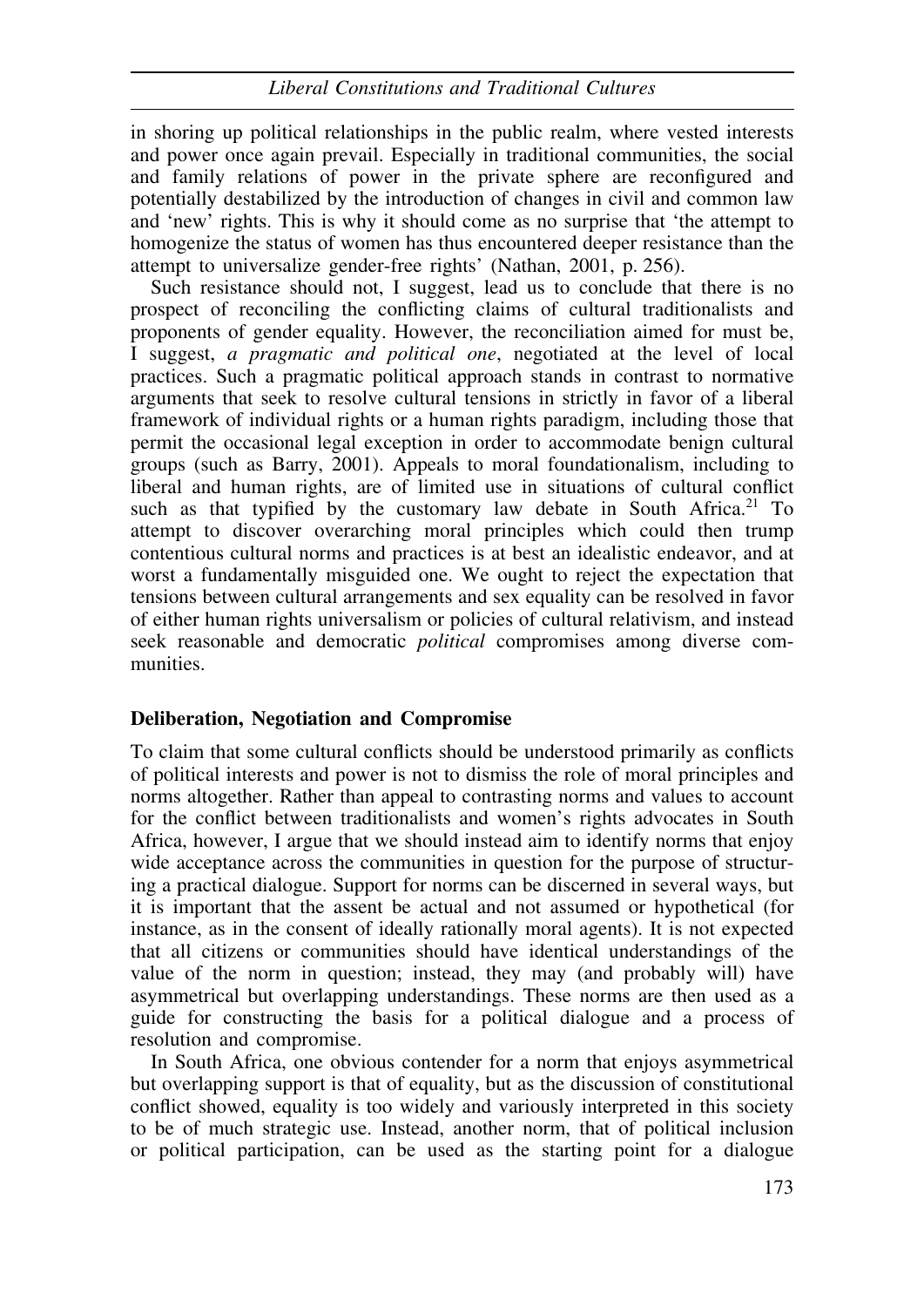about possible solutions to the customary law dilemma. Political inclusion as both an ideal and a guide for political practice has particular resonance for South Africans. Its importance is reflected at all levels of political life, as evinced, for example, by demands for inclusion by different communities and lobby groups during the constitutional negotiations of the 1990s. By including and giving political voice to all groups with a stake in the customary law/gender equality dispute and permitting these deliberations to exert an impact on the legislative and policy resolutions of the issue, the broad outlines of a solution will emerge. This will surely be a compromise solution, one that can and probably should be renegotiated in the future, as social needs, cultural practices, interests, and political commitments evolve.

If the struggle between traditionalists and women's groups over the future status of customary law in South Africa is primarily a political one, reflecting different vested interests and forms and degrees of power, where might a potential resolution to the conflict begin? No longer seen as a matter of deeply conflicting moral values—or as a question of which principles ought to trump which—the gender/customary law debate could proceed as a dialogue between parties with competing and legitimate claims and interests. The kind of dialogue suggested by the anti-foundationalist, pragmatist perspective argued for here is directed towards securing concessions for parties whose interests may be deeply at odds. The ground rules of such a dialogue are not metaphysically grounded they are not universalizable norms that rational agents could or would agree to, in Rawls' or Habermas' sense. Rather, they are more minimal requirements, designed to prevent the conversation from digressing into a contest of raw power and influence. Of use here is John Dryzek's idea of a 'discursive design' which is inclusive and informal, free of 'hierarchy and formal rules', but shaped by conversational conventions (Dryzek, 1990, p. 43). This model emphasizes the maximum inclusivity (no stakeholding parties are excluded) and, like my approach, insists that 'the focus of deliberations should include, but not be limited to, the individual or collective interests of the individuals involved' (Dryzek, 1990, p. 43).<sup>22</sup>

The actual ground rules of the political dialogue will change depending upon the concrete views and understandings of the participants, but as I discuss below, it is preferable that a non-participant arbitrator select the rules in concert with representatives of the different parties. But how to establish fair ground rules without reaching for moral and metaphysical justifications? One strategy that is intuitively appealing within a broadly democratic framework is the idea of beginning from *norms*—or procedures that reflect norms—*that conflicting parties already agree to*. A norm is selected for the simple reason that it will allow a political conversation to begin. Nor is it likely that participants will choose a norm of, say, coercion or selective exclusion, since they themselves are to be bound by the norm.

Notice that on the model proposed here, dialogue between dissenting parties begins from overlapping norms but *is not directed towards identifying shared norms* or towards achieving an overall normative consensus on values or even policy issues. This marks a key difference between a pragmatist-deliberative approach of the sort sketched here and models of public dialogue proposed by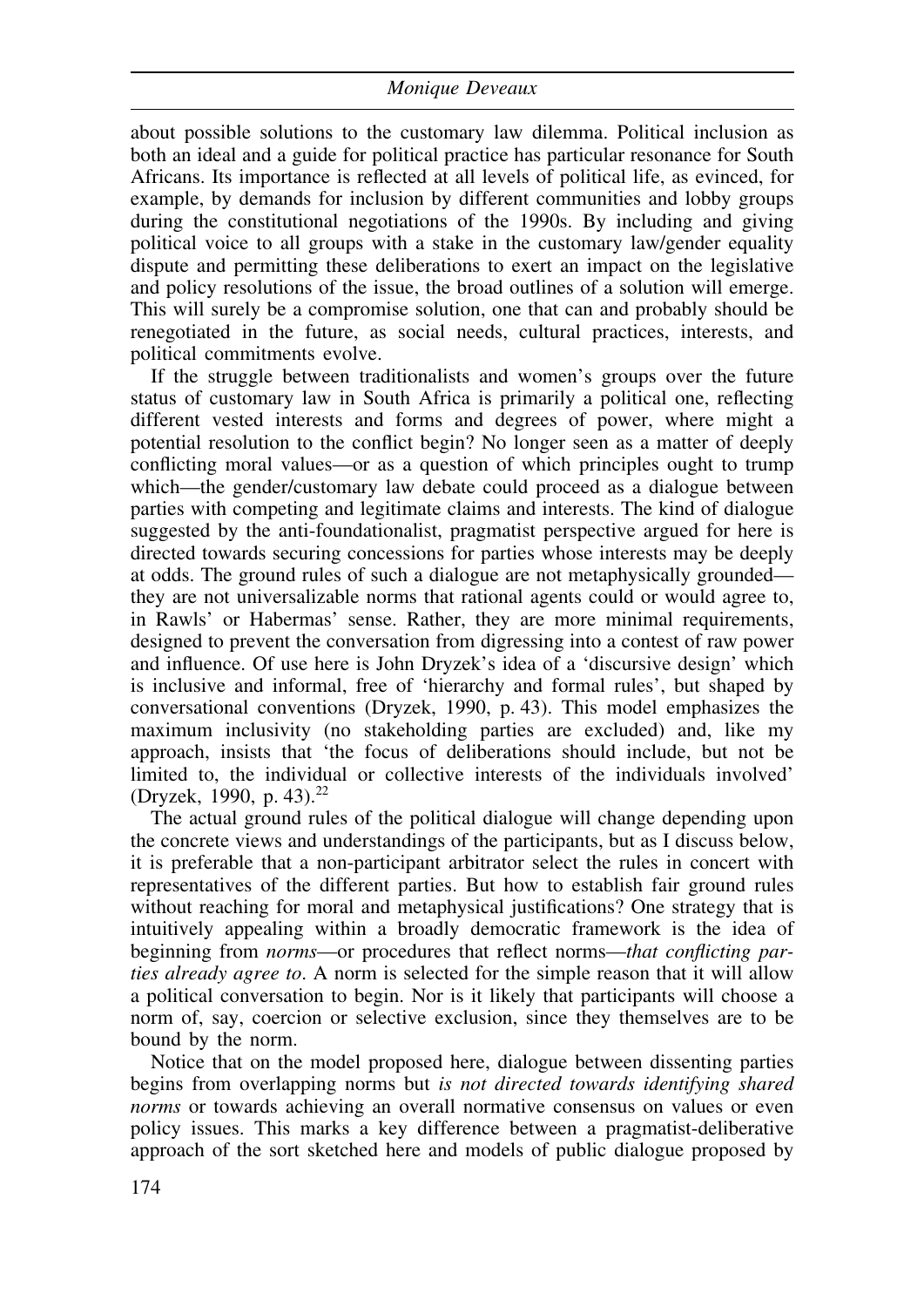discourse ethicists and some proponents of deliberative democracy. The actual agreement of the participants is needed in order to ratify those norms that provide the starting point for dialogue. Political inclusion is a widely shared norm in South Africa, although traditional leaders understand this differently than do liberal sex equality advocates. However, both groups share overlapping, though not symmetrical, understandings of the norm of inclusion, and this agreement provides a starting point for discussion. Similarly, participants need not agree on the actual application of the norm in question, in terms of procedures that are to guide deliberations. Once the initial norms and procedures are selected, a political dialogue directed towards practical negotiation and compromise can proceed.

Such a negotiation model for resolving legislative and policy conflicts disputes about cultural practices and liberal constitutional norms might make use of an arbitrator who can help determine which overlapping norms to foreground in the deliberation process. Such an arbitrator would be likely to be a representative of a government or semi-governmental regulatory body—for instance, a senior member of the South African Law Commission—but need not be. Equally possible is the prospect that an arbitrator would be a public figure who commands the respect of dissenting parties—a political figure, respected journalist, or even a religious leader with a reputation for fairness (for example, Desmond Tutu). The role of the arbitrator would vary depending on the dispute, but would minimally include the following:

- (a) help to determine which norms enjoy overlapping (but likely asymmetrical) understanding and support in the diverse communities participating in negotiations;
- (b) help to determine which practices and ground rules best reflect these overlapping norms, and works to implement these; and
- (c) facilitate open deliberation between the participants and guides them towards a fair, negotiated compromise solution.

The idea of a third party who facilitates and guides open deliberation among participants to the discussion is also a feature of other discourse-based models of conflict resolution. Dryzek's idea of a discursive design, for instance, features a *mediator* who helps to construct a fair dialogue among participants and guides them towards some reasoned compromise. As Dryzek explains, 'the mediator can also take actions to reduce rigidities in the bargaining positions of adversaries, attempt to reconceptualize issues through reference to novel problem definitions or normative judgments, offer inducements to the parties involved, and oversee subsequent compliance with any agreements reached' (Dryzek, 1990, p.  $45$ .  $2^3$ 

The broad approach to democratic conflict resolution sketched here differs from other available models of public dialogue in its practical focus on the *concrete interests* of the participants. *Compromise*, not consensus, is goal of the approach developed here. Rather than guiding citizens so as to discover shared public norms, as Habermas's discourse ethics proposes (Habermas, 1993, 1998), we begin from asymmetrical but overlapping understandings of norms valued by the participants and seek to secure workable compromises and negotiated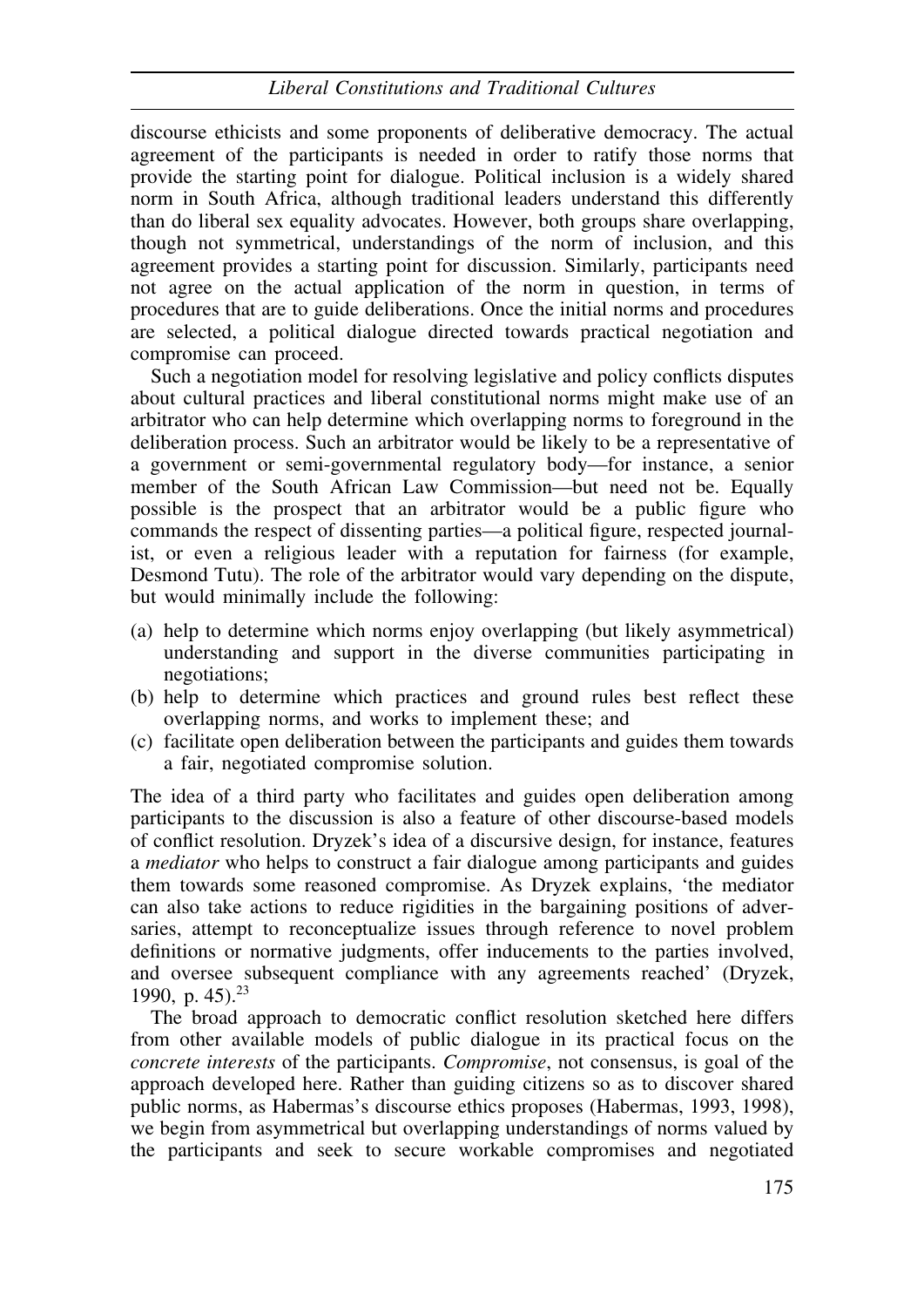solutions for concrete policy problems. Although my approach eschews direct reliance on formal norms of rationality and public reason, and does not explicitly endorse democratic norms as trumps, it by no means assumes a position of moral relativism. Rather, it entails a democratic and pluralist account of justice (see Deveaux, 2000b). Justice, on the view presented here, follows from the observance of fair and democratic procedures that enjoy legitimacy among the diverse participants to the practical dialogue. $^{24}$ 

# **South Africa: Applying the Norm of Political Inclusion**

What would it mean to apply the model of negotiation and compromise to the dispute between traditional leaders and sex equality advocates in South Africa? I have argued that one norm stands out as readily accepted by all dissenting parties in the customary law debate, namely, that of *political inclusion*. This norm has special currency in the South African context given the history of systematic exclusion under apartheid and the lack of inclusive democratic structures; traditional leaders and women's rights lobby groups alike agree that political inclusion is a critical norm in the new, democratic South Africa. *Negotiation* and *compromise* are two other norms that have real currency in contemporary South African politics, as the political, ethnic, and religious pluralism of the country has demanded that these norms take precedent at every stage of the transition to democratic rule. While neither CONTRALESA nor the Women's League of the ANC were entirely satisfied with particular resolution reached in the debate over the formal constitutional status of customary law, they did agree to adhere to the norms of negotiation and compromise which underpinned this process.

If norms of political inclusion, negotiation and compromise were to be taken seriously in debates about the status and possible reform of customary law and used to structure a dialogue between the dissenting groups, what might transpire? In the first place, none of the groups with vested interests could be excluded from the dialogue, an improvement over past negotiations, in which power brokering politics led to the formation of tacit agreements between the ANC and CONTRALESA without contributions from women's rights lobbyists or legal reform groups. Moreover, making *explicit* the parties' commitment to the norm of democratic political inclusion would highlight the need for any political solution to reflect in some way the legitimate interests of the various participants. Rather than a zero sum game, such a dialogue would be conceived as one that will yield imperfect compromises through negotiation and concessions. Although a resolution to the dispute between traditional leaders and women's groups cannot be determined in advance of the dialogue, a compromise might well take the form of constitutional protection for a *revised* or reformed version of customary law, or else extensive reform of problematic features of customary law. The traditional leaders' lobby would prefer to protect customary law and traditional systems of leadership from formal limitation by the equality provisions in the Bill of Rights, but might be persuaded to agree to concessions demanded women's rights groups in return for continued recognition of structures of traditional authority.<sup>25</sup> Indeed, chiefs agreed to a number of such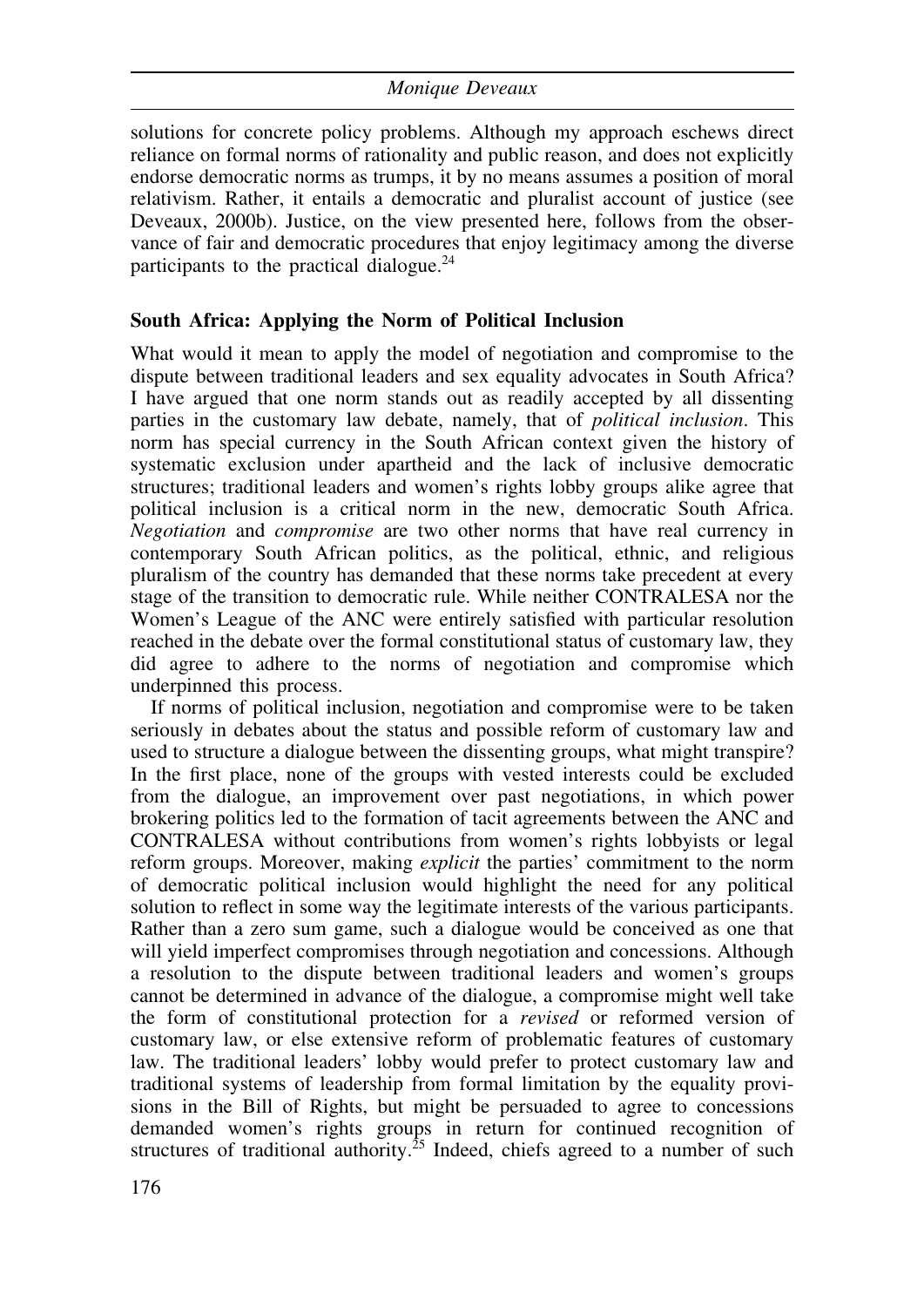concessions in consultations held by the South African Law Commission that yielded in the Customary Marriage Act of 1998 (see Deveaux, 2003).

Practical objections to this dialogue-based strategy abound, no doubt, and surely it will not yield easy resolutions. Yet if we are to avoid polarizing the so-called 'gender equality vs. cultural rights' debate, we must relinquish the framework that views the tensions in terms of deeply incommensurable moral values and principles. The future of customary law in South Africa is a political problem with a political solution. Given the context of social, cultural, and religious pluralism and the vastly different interests at stake, no particular solution will appeal to all participants in political deliberation. A democratic political compromise is, however, arguably the most viable and just response to such conflicts.

#### **Notes**

- 1. Research for this article was greatly aided by a Williams College 1945 World Fellowship faculty travel grant, which enabled me to conduct interviews with representatives of women's groups and legal reform associations, law scholars, and various government and officials in South Africa during January 2002.
- 2. Native peoples in Canada, for instance, have sought exemption from the Charter of Rights and Freedoms on the grounds that its sex equality protections could interfere with traditional aboriginal forms of government. I discuss this case in Deveaux (2000a).
- 3. Government of South Africa (1996), *Constitution of the Republic of South Africa*, Chapter 2 (Bill of Rights), section 9(3). With respect to culture, section 31(1a, 1b) of the Bill of Rights states that 'Persons belonging to a cultural, religious or linguistic community may not be denied the right, with other members of their community, to (a) enjoy their culture, practice their religion, and use their language; and (b) form, join and maintain cultural, religious and linguistic associations and other organs of civil society'.
- 4. The South African Supreme Court of Appeal is to be distinguished from the Constitutional Court, which deals strictly with matters of constitutional interpretation.
- 5. Magardie (2000, p. 1). In the case in question, a widow challenged her father-in-law's right to inherit the property of her deceased husband, claiming that the law of male primogeniture 'was unconstitutional because it violated her right to gender equality'. The father-in-law claimed that 'no customary union in fact existed because her family had only paid a part installment towards her lobola (bridewealth)', an argument that the court accepted in ruling against the appellant.
- 6. The use of the term '*unfair* discrimination' in the Bill of Rights is specifically intended to ensure that affirmative actions schemes are not prohibited. In addition to employing this term, section 9(5) of the SA Constitution states that 'Discrimination on one or more of the grounds listed in subsection (3) is unfair unless it is established that the discrimination is fair'. Legal scholar Mark Kende notes that: 'By comparison [to the United States Supreme Court's constitutional jurisprudence] South African equality guarantees are remedial and presume correctly that the Apartheid regime oppressed certain groups. The societal baseline is presumed to be non-neutral. Affirmative measures are therefore equalizing, not preferential' (2000, p. 26).
- 7. Nor has this situation changed in the years since the 1993 interim Constitution and subsequent 1996 Constitution. As Oomen (1998, p. 88) notes, 'As the 1999 elections drew nearer, the ANC politicians seemed more and more hesitant to take a stance against traditional leadership, as this could cause traditional leaders, and their subjects, to break ranks and join the IFP or the new United Democratic Movement (UDM)'.
- 8. Albertyn (1994, p. 57) notes that while women's rights advocates were effectively marginalized from many aspects of the constitutional process, one area in which their voices were heard was on the issue of customary law, particularly on whether customary law should be subject to the provisions contained in the Bill of Rights.
- 9. See the discussion by Wing and Carvahlo (1995).
- 10. This was the second Women's Charter in South African history. The first Women's Charter was drawn up in 1954, a year before the ANC's 1955 Freedom Charter.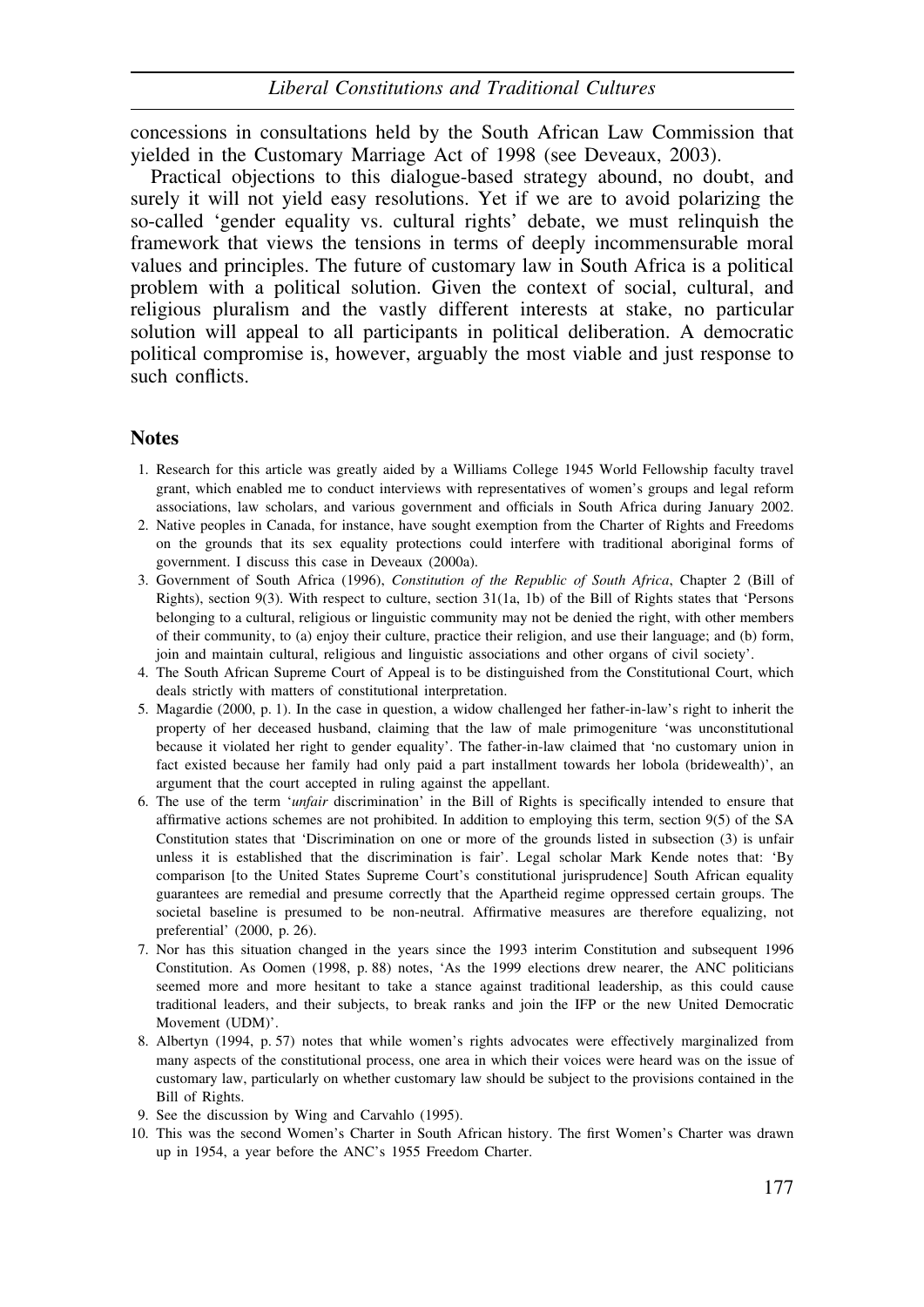- 11. 'Interpretation of Bill of Rights', section 39(1, 2, 3), *Constitution of the Republic of South Africa*.
- 12. South Africa signed CEWAW on 29 January 1993 and ratified it on 15 December 1995. Source: < http://www.un.org/womenwatch/daw/cedaw/states.html>.
- 13. See, for instance, Fishbayn (1999, especially pp. 157–8) and Mokgoro (1997, especially p. 1287). Additionally, a recent government discussion paper on customary law insists that the equality provisions in the Constitution trump the protection of cultural rights. Traditional leaders, the paper states, invoke their cultural rights as protected by sections 30 and 31 of the Constitution in order to justify the exclusion of women from leadership positions. But they do so without warrant for, as the authors go on to argue: 'It is clear that the provisos to sections 30 and 31 make the right to culture subject to the equality clause which suggests that the exclusion of women from membership of traditional courts is unconstitutional'. See *The Harmonisation of the Common Law and Indigenous Law* (Pretoria, South African Law Commission, 1999, p. 5).
- 14. 1997 (2) SA 936 (CC), cited in Mokgoro (1997, p. 1286).
- 15. Fishbayn (1995, p. 161). As she goes on to note, the judge 'never took the further step, explicitly contemplated by the constitutional provisions permitting the recognition of systems of personal law, of determining that such recognition is consistent with the other rights in the Constitution, including the rights of women to equality under family law'.
- 16. Cited in Oomen (1998, p. 96). Oomen cites a discussion paper by the South African Law Commission, whose findings were subsequently incorporated in the *Recognition of Customary Marriages Bill 120/1998*.
- 17. Oomen (1998, p. 92) points out in her discussion of the colonial fostering and manipulation of traditional African structures of power that 'many of South Africa's 800 traditional leaders were created by the bureaucracy, in order to suit the Apartheid need for co-operative chieftancies'.
- 18. As Oomen notes (1998, p. 89), 'By far the largest part of the land in the former homelands, which in themselves cover about thirteen percent of the South African territory, is communal property. Traditional leaders are still responsible for the allocation of this land … [O]pponents point out how easy it is for chiefs to abuse this function'.
- 19. As Nhlapo (1995, p. 162) explains, 'The identification [within the official code of customary law] of the male head of the household as the only person with property-holding capacity, without acknowledging the strong rights of wives to security of tenure and use of land, for example, was a major distortion'.
- 20. For a good discussion of the public/private issue in connection with South African politics, see Romay (1996, especially pp. 870–76).
- 21. Here, I echo the pragmatist skepticism about the tradition of morality grounded in foundationalist claims about truth, rationality, and knowledge. See especially Rorty (1982, 1998).
- 22. Whereas Dryzek insists that 'complicity in state administration should be avoided' (p. 43), the model sketched out here does not view state involvement as problematic, provided the deliberation process remains open and inclusive. As I suggest below, it may well be that the arbitrator of the dialogue is a representative of a government agency.
- 23. Note that Dryzek uses the term mediator, not arbitrator. He rejects the idea of arbitration on the grounds that it suggests that a scenario in which 'the third party reaches a verdict' (p. 46). Although I do not envision a mediator or arbitrator *imposing* a compromise solution that parties reject, I want to leave more room for the facilitator to direct the process of conflict resolution more than does Dryzek.
- 24. Nor does my approach entail a commitment to cultural relativism, which is ill-equipped to supply strategies for negotiating power relations between dissenting and hegemonic factions of communities. For a good discussion of this structural oversight on the part of cultural relativism, see Nathan (2001, especially pp. 358–59).
- 25. Personal communication, Likhapa Mbatha of the Center for Applied Legal Studies, University of the Witswaatersrand, Johannesburg (interview, 25 January 2002).

#### **References**

- Albertyn, C. (1994) 'Women and the transition to democracy in South Africa', in: C. Murray (Ed.), *Gender and the New South African Legal Order* (Kenwyn, Juta).
- Barry, B. (2001) *Culture and Equality* (Cambridge, MA, Harvard University Press).
- Bennett, T.W. (1994) 'The equality clause and customary law', *South African Journal on Human Rights*, 10, pp. 122–30.
- Bennett, T.W. (1999) *Human Rights and Customary Law under the South African Constitution* (Kenwyn, Juta).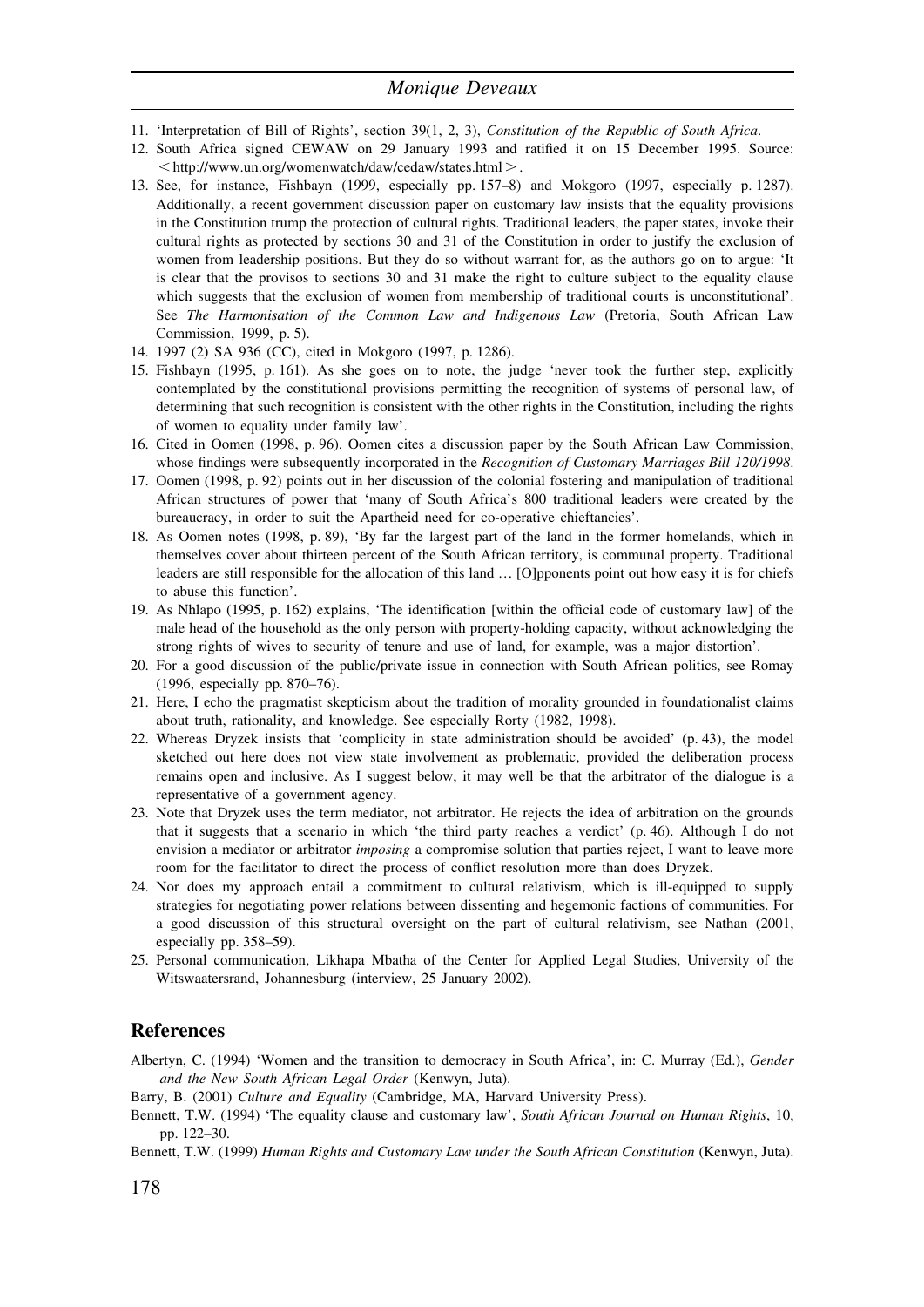- Cheadle, H. and Davis, D. (1997) 'The application of the 1996 Constitution in the private sphere', *South African Journal of Human Rights*, 13, pp. 44–66.
- Currie, I. (1994) 'The future of customary law: lessons from the *lobolo* debate', in: C. Murray (Ed.), *Gender and the New South African Legal Order* (Kenwyn, Juta).
- Deveaux, M. (2000a) 'Conflicting equalities? Cultural group rights and sex equality', *Political Studies*, 48, pp. 522–39.
- Deveaux, M. (2000b) *Cultural Pluralism and Dilemmas of Justice* (Ithaca, Cornell University Press).

Deveaux, M. (2003) 'A deliberative approach to conflicts of culture', forthcoming, *Political Theory*.

- Dryzek, J. (1990) *Discursive Democracy: Politics*, *Policy*, *and Political Science* (Cambridge, University of Cambridge Press).
- Eisenberg, A. (2003) 'Diversity and equality: three approaches to cultural and sexual difference', *Journal of Political Philosophy*, 11(1), pp. 41–64.
- Fishbayn, L. (1999) 'Litigating the right to culture: family law in the new South Africa', *International Journal of Law*, *Policy and the Family*, 13, pp. 147–73.
- Govender, P. (2000) 'The status of women married in terms of African customary law', Research Report No. 13, National Association of Democratic Lawyers of South Africa.
- Government of South Africa (1996) *Constitution of the Republic of South Africa*.
- Habermas, J. (1993) *Moral Consciousness and Communicative Action*, C. Lenhardt and S.W. Nicholsen (Trans.) (Cambridge, MA, MIT Press).
- Habermas, J. (1998) *Between Facts and Norms*, W. Rehg (Trans.) (Cambridge, MA, MIT Press).
- Himonga, C. and Bosch, C. (2000) 'The application of African customary law under the constitution of South Africa: problems solved or just beginning?', *South African Journal of Law*, 117, pp. 306–41.
- Kaganas, F. and Murray, C. (1994) 'Law and women's rights in South Africa: an overview', in: C. Murray (Ed.), *Gender and the New South African Legal Order* (Kenwyn, Juta).
- Kende, M. (2000) 'Stereotypes in South African and American constitutional law: achieving gender equality and transformation', *Southern California Review of Law and Women's Studies*, 10(1), pp. 3–33.
- Krikorian, J. (1995) 'A different form of apartheid? The legal status of married women in South Africa', *Queen's Law Journal*, 21, pp. 221–60.
- Magardie, K. (2000) 'Customary law undermines constitutional rights', *Daily Mail and Guardian*, 22 June, pp. 1–2.
- Mokgoro, Y. (1997) 'The customary law question in the South African constitution', *Saint Louis University Law Journal*, 41, pp. 1270–89.
- Nathan, A. (2001) 'Universalism: a particularistic account', in: L.S. Bell, A.J. Nathan and I. Peleg (Eds.), *Negotiating Culture and Human Rights* (New York, Columbia University Press).
- Nhlapo, T. (1995) 'African customary law in the interim Constitution', in: S. Liebenberg (Ed.), *The Constitution of South Africa from a Gender Perspective* (Belleville, South Africa, Community Law Centre, University of the Western Cape).
- Oomen, B. (1998) 'Group rights in post-apartheid South Africa: the case of traditional leaders', *Journal of Legal Pluralism and Unofficial Law*, 44, pp. 73–103.
- Rawls, J. (1985) 'Justice as fairness: political not metaphysical', *Philosophy and Public Affairs*, 14, pp. 223–51.
- Rawls, J. (1993) *Political Liberalism* (New York, Columbia University Press).
- Romay, C. (1996) 'Black women and gender equality in a new South Africa: human rights law and the intersection of race and gender', *Brooklyn Journal of International Law*, 21, pp. 857–98.
- Rorty, R. (1982) *Consequences of Pragmatism* (Minneapolis, University of Minnesota Press).
- Rorty, R. (1998) 'Human rights, rationality, and sentimentality', in: *Truth and Progress: Philosophical Papers*, 3 (Cambridge, Cambridge University Press).

Shachar, A. (2000) 'On citizenship and multicultural vulnerability', *Political Theory*, 28, pp. 64–89.

South African Law Commission (1999) *The Harmonisation of the Common Law and Indigenous Law: Traditional Courts and the Judicial Function of Traditional Leaders*, Discussion Paper #82, Project 90 (Pretoria, South African Law Commission).

Spinner-Halev, J. (2001) 'Feminism, multiculturalism, oppression, and the state', *Ethics*, 112, pp. 84–113. Van Der Meide, W. (1999) 'Gender equality v. right to culture', *South African Law Journal*, 116, pp. 100–12.